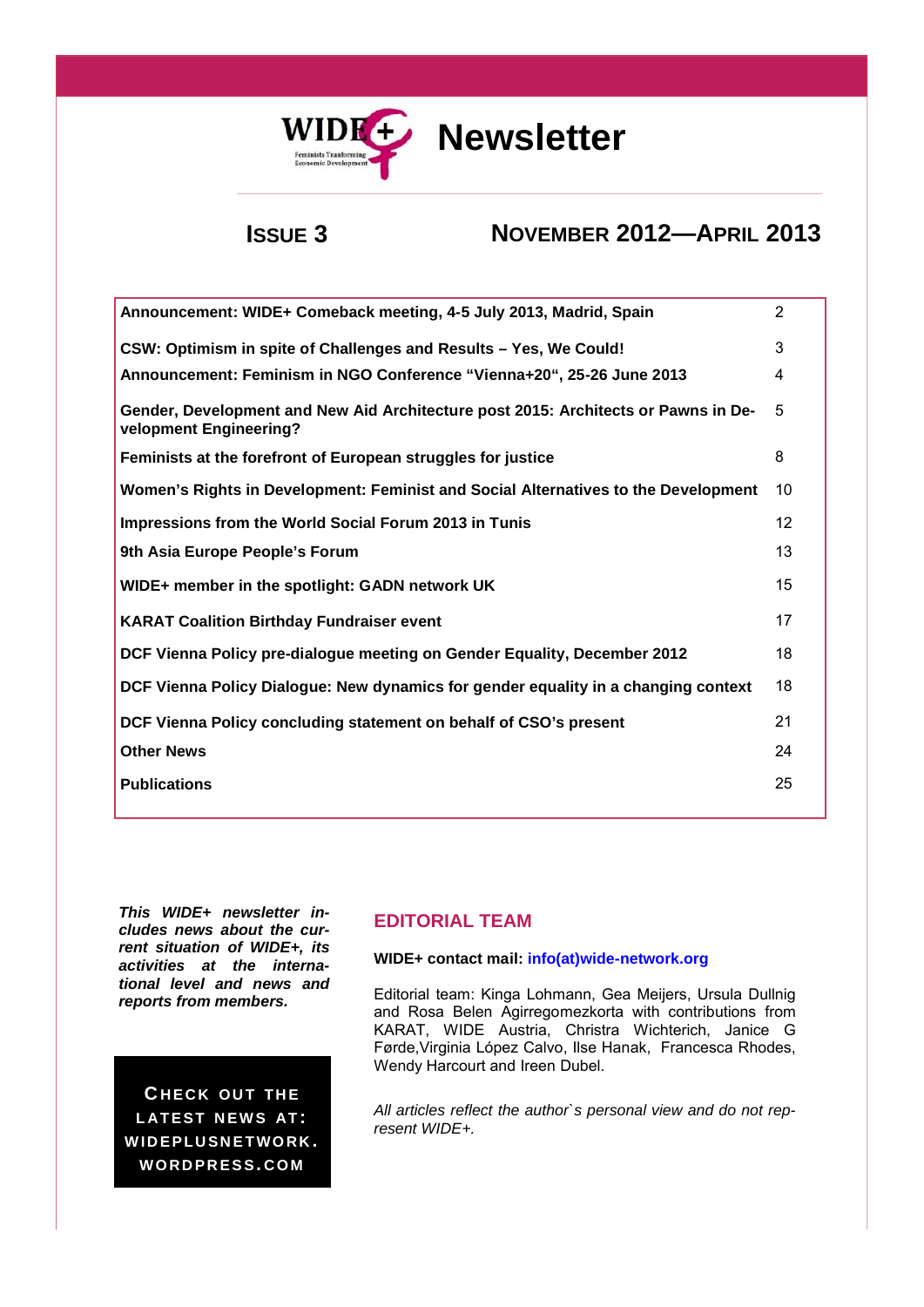## **Announcement: WIDE+ Comeback meeting, 4-5 July 2013, Madrid, Spain**

**WIDE-E (WIDE Spain) is organizing a WIDE + meeting in Madrid (Spain) on 4 and 5 of July, 2013. During the past half year members of WIDE+ have worked on writing down the vision, mission, governance structure and strategies for the new network WIDE+. In the upcoming meeting members will take decisions on these issues, and further discuss the course of strategic and operational actions.**

#### **Provisional agenda:**

**Day 1. Open Conference "Conversatorios": framing actual debates**

**Day 2. Internal WIDE+ meeting**

Further information on the meeting will be provided in the coming months. One can find it on<br>the website of WIDE+ the website of (wideplusnetwork.wordpress.com) or contact *info (at)wide-network.org*.

## **About WIDE+**

WIDE+ is currently an informal European feminist network of gender specialists, women's rights advocates and activists, women's rights organizations and development NGOs. WIDE+ aims to fill the gap in advocacy on a European level in which these organizations and individuals can collectively strive for gender equality, women's rights and social justice in development, gender, trade and macroeconomic policies and practices, both in European and global decision-making arenas.

WIDE+ stems from the WIDE network, which harbours experiences of more than 25 years in advocacy and movement-building in transforming development, macro-economic and women's rights policies at the European and international level. With the dissolution of WIDE in December 2011, WIDE+ was set up to enable individuals and organizations to continue to push together for the feminist perspective in developmental, international and macro-economic policies at the EU and international level

WIDE+ is currently steered by a Task Force of

around 30 individuals and platform representatives, which is opened for all members to join. There is also a group of members open for people and organizations to join. The Task Force works jointly with diverse working groups. One of the main goals for WIDE+ in 2013 is to reestablish the network into a formal structure, with a new governance structure, incorporating lessons learned from the previous network and an agenda that is widely shared among the members.

#### **WIDE+ milestones in 2012**

WIDE+ network's milestones in 2012 were:

● WIDE+ members strategized together at the 56<sup>th</sup> UN CSW in 2012, held from Monday 27 February to Friday 9 March in New York, USA.

● WIDE+ organized a session during the AWID Forum, April 2012, entitled 'Transforming Economic Power to Advance Women's Rights and Justice'. The report of that session is published online as a publication at WIDE+ website.

● WIDE+ was represented at the Vienna Dialogue organized by the UN, in December 2012, and at Asia Europe People's Forum (AEPF) in Laos, October 2012.

● WIDE+ members are (and were in 2012) part of the post15 MDG process, the national and global processes around CEDAW and the Rio+20 process.

● WIDE+ is (and was in 2012) represented in Europe and international in the CSO Development effectiveness process. WIDE+ continues the work of previous WIDE, and serves as the coordination hub for the feminist groups in Europe in the new Global Civil Society Partnership for Development Effectiveness (CPDE) that emerged to engage with the outcomes of *The Fourth High Level Forum on Aid Effectiveness* in Busan, Korea (December 2011).

● WIDE+ published two newsletters and a new website was set up that includes previous WIDE resources.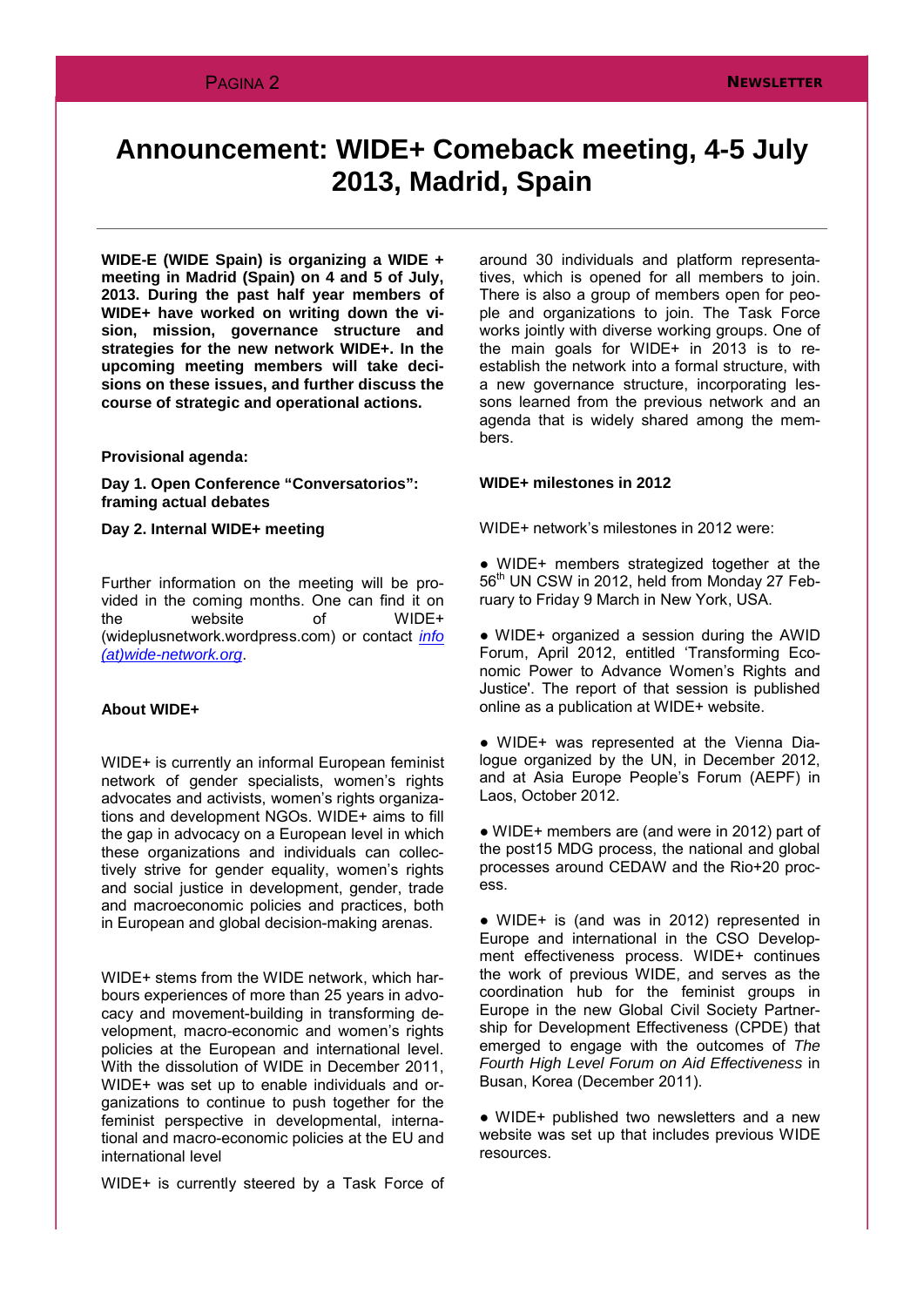## **CSW: Optimism in spite of Challenges and Results – Yes, We Could!**

## **By Janice G Førde**

**The UN Commission on the Status of Women's (CSW) 57th Session took place the first two weeks of March. These annual sessions of the CSW are used to monitor progress on the implementation of women's rights and gender equality, focus on selected priority issues, and flag up and coming issues.** 

**Since 2008 it has taken each year an increasingly longer time for member states to agree on a final consensus document, the Agreed Conclusions. This culminated in not being able to reach consensus at all on the final document last year. This year - in spite of the challenges and the suspense until the last moment - the CSW produced a useful Agreed Conclusions (AC).**

Women's rights and gender equality has been progressively rolled back in the ACs at the previous 5 CSW sessions due to conservative and fundamentalist UN member states and observers, also called the 'unholy alliance'. They have been fighting women's rights and concepts that were established almost 20 years ago at the World Conference on Women in Beijing in 1995. It has even been difficult to reach consensus on otherwise straight-forward topics such as fighting maternal mortality.

This year's priority topic was: *"fighting violence against women and girls*" (VAW/G), which should have been an easy topic for consensus – especially in light of some of the horrific cases of VAW/ G which attracted international notoriety in India and elsewhere before the CSW session started this year.

In the Danish Ministry of Foreign Affairs and Ministry of Equality, expectations and hopes for the 57<sup>th</sup> Session were cautiously positive before the CSW because of the comprehensive preparatory work done together with like-minded and progressive members of the EU, OECD, at the Danish UN Mission in NY, and with CSOs (Civil Society Organizations) like KULU-Women and Development. This preparatory work contributed to an initial zero draft of the Agreed Conclusions that raised the bar for the starting point of the negotiations, and finally resulted in Agreed Conclusions that can be used as a good tool for further work on fighting VAW/G.

Immediately prior to the CSW session, the annual NGO CSW Forum on March 3, which gathered a record number of CSOs, focused on the VAW/G theme as an introduction and final preparation for the following two weeks of parallel activities and negotiations. The atmosphere here was also positive and hopeful. This CSW 2013 was the largest ever with 6000 registered government delegations, UN organizations and CSOs. At the NGO Forum, the UN Women's executive director Michelle Bachelet, her next-in-command Lakshmi Pure, and CSW vice-chair Carlos Garcia Gonzalez (El Salvador) were optimistic because of the large CSO support and participation. Their message was: "*Women's rights-CSOs are characterized by cooperation, coordination and sharing and are critical actors in the work to stop all forms for violence against women and girls and include men and boys in the solutions*".

In spite of many hot and sticky points during the two weeks of side events and negotiations, optimism turned out to be the right call. The controversial issues such as sexual and reproductive rights and health, the concepts of gender and gender equality, gender roles, stereotypes and sexual orientation were questioned and debated. The 'unholy alliance' was also well-prepared through networking and training conservative and fundamentalist representatives and groups in stopping progress in women's rights, and they have access to many more resources than women's rights CSOs have had. However, progressive women's rights CSOs and governments took up the challenges. Starting negotiations with a stronger zero draft of the Agreed Conclusions helped to shift the lobby focus of the conservative opposition from concepts such as 'gender' or 'stereotypes' to other issues like 'sexual orientation', which did not make it into the final AC draft.

It was a battle all the way to the finish line. A final draft of the AC was presented as a "chair's text" in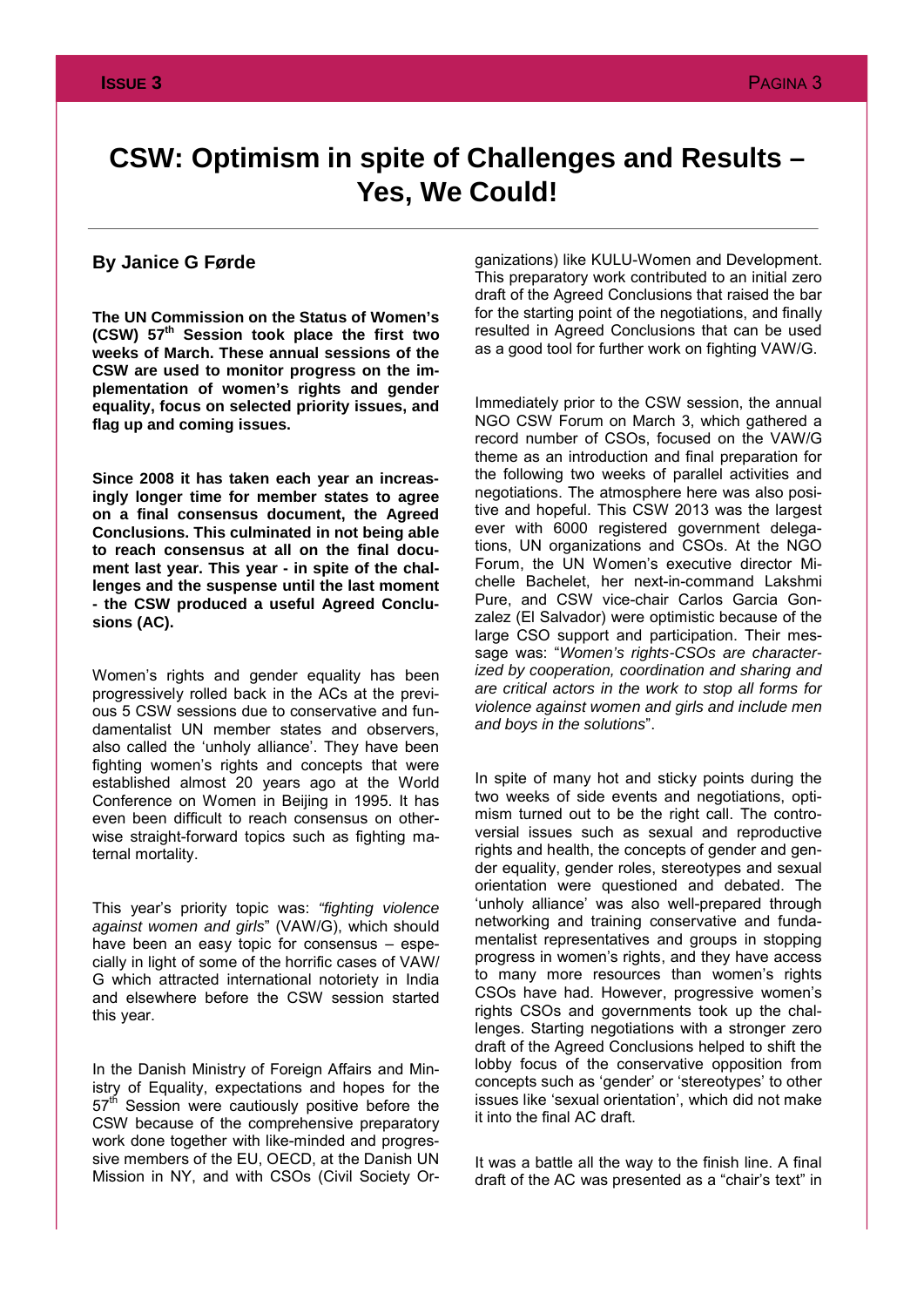the evening of the last day, not long before the session should have officially closed. A 'chair's text' means, that the AC text must be agreed as it is or no agreement; no more negotiations. Libya was the last member state to withhold its support to the consensus document but finally gave in. Thereafter a number of conservative members recorded their 'reservations' with the Holy See presenting a really long list of reservations, but the majority in the plenary supported the ACs' adoption and cheered the positive result. There were many closing statements and thanks. Among them, Michele Bachelet concluded "Yes, we could".

We did manage to reach consensus on an acceptable final document this time – after long and hard negotiations. No one was happy about everything in the AC, but many good things

were maintained in the document. Opposition remains to controversial issues that are important for realizing women's rights and gender equality. Sexual orientation did not make it into the text. But the AC can be a good tool in advocacy and monitoring. So the task now is to continue cooperating and sharing with progressive forces in using the AC in advocacy to achieve the implementation of measures to stop violence against women and girls.

*Janice G Førde, international development consultant, KULU chairperson, d. 20.4.13; KULU – Women and Development, [www.kulu.dk](http://www.kulu.dk) & KULU on FaceBook, KULU is a WIDE+ platform*

## **Announcement: Feminism in NGO Conference "Vienna+20", 25-26 June 2013**

The Second World Conference on Human Rights was held in Vienna, Austria, on 14 to 25 June 1993. It came up with the Vienna Declaration and Program of Action emphasizing the primacy of human rights, underlining the indivisibility and universality of human rights, strengthening the rights of women, children, and indigenous peoples and recommending action towards a High Commissioner on Human Rights and towards the right to complain against violations of the ICESCR.

Now, 20 years after this UN Conference on Human Rights, no states´ conference will take place. Nevertheless, organizations and persons interested in human rights in the middle of multiple crises have reason to revive the consensus reached in 1993, to rebuild it where necessary and to face the new challenges. FIAN International and ETO Consortium in cooperation with Austrian NGOs are therefore convening an NGO Conference on 25 and 26 June in Vienna, in order to strengthen the Human Rights movement globally. Central aim of the NGO conference is to formulate a strong **NGO declaration "Vienna+20".**

The next two days (27 and 28 June) after the NCO event, a conference hosted by the Austrian government will take place, bringing together high-level representatives of governments, international organizations, UN special rapporteurs, and (invited) civil society speakers.

"Women's rights are human rights" was the main NGO slogan at the UN conference in Vienna twenty years ago, where an impressive parallel NGO forum was organised, bringing violence against women into the human rights discourse and the legal framework.

Due to this context, WIDE Austria, a WIDE+ platform, is actively supporting the NGO conference. Together with other CSOs they are preparing the women's rights panel and they are part of the draft preparation for the NGO Declaration.

WIDE Austria also organizes a special event "Vienna+20: Women's rights at stake – Voices of international women's rights activists" to be held on  $25<sup>th</sup>$  June 19.00h in the Austrian Women's Ministry (will be soon announced at: *[www.wide](http://www.wide-netzwerk.at/)[netzwerk.at](http://www.wide-netzwerk.at/)*).

More info about Vienna+20: *[http://](http://viennaplus20.wordpress.com/) [viennaplus20.wordpress.com/](http://viennaplus20.wordpress.com/)*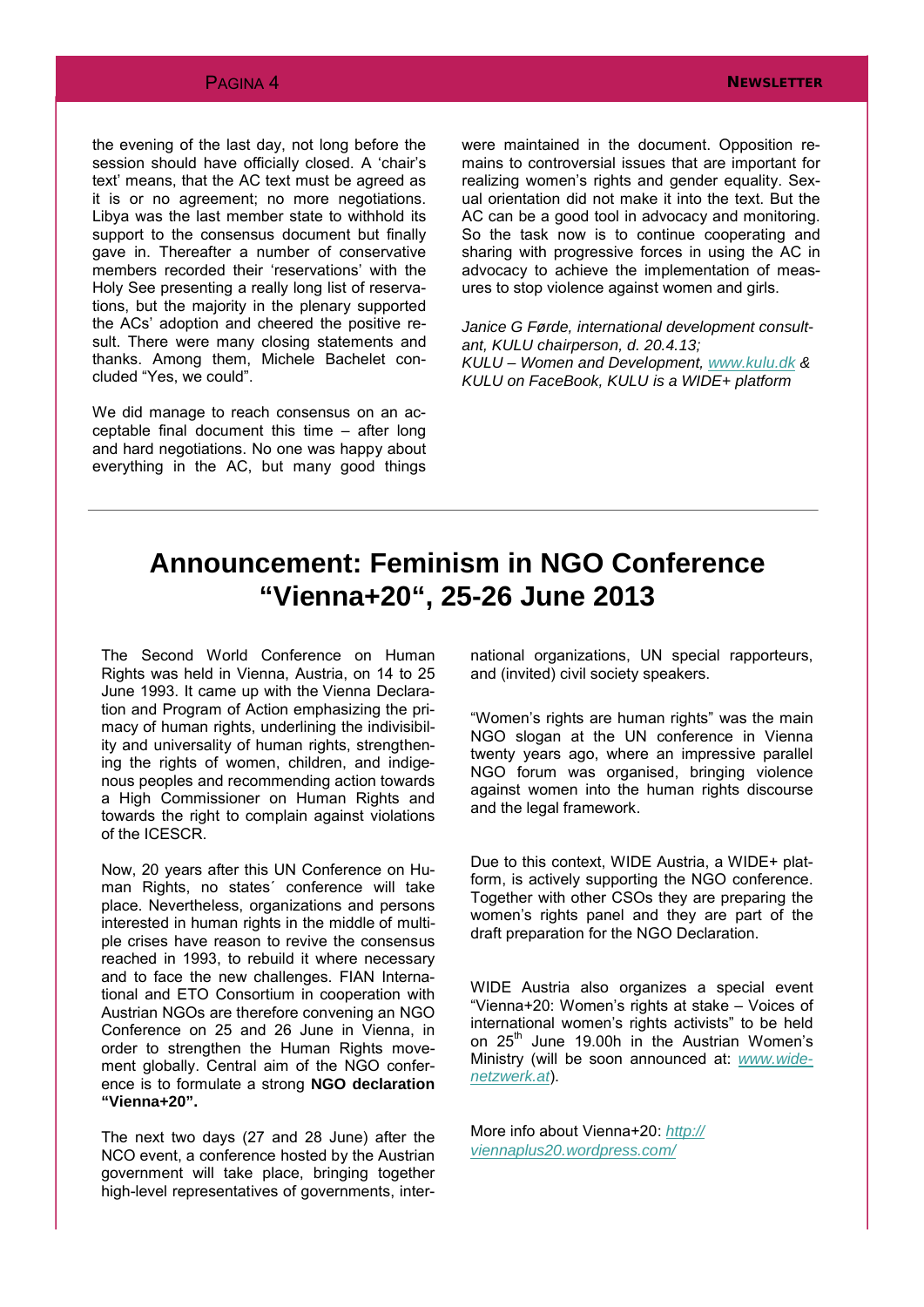## **Gender, Development and New Aid Architecture post 2015: Architects or Pawns in Development Engineering?**

## **By Rosabel Agirregomezkorta**

**Women rights activists have gained in the current international governments processes around development, but also lost a lot in the processes. Reviewing the effects, together with a decrease in recourses because of multiple crises, it calls upon feminists to be very strategic in their resistance to mainstream neo -liberal policies. At the same time 'now' is the moment even more to resist and stand for our alternatives.**

### **Assessment of the new aid: light and dark**

The so-called *'*New' Aid Architecture effectiveness agenda calls for an assessment that is light and dark. Two aspects in particular point to this: participation and contents.

Among the positive in terms of participation is that this process has contributed to capacity building, strengthened alliances and joint advocacy among civil society (CS). At the same time, there are many dark sides. The process has decreased the spaces of women's CS participation in official processes together with a trend of having fewer resources for participating. What is more important, the official governmental process has had a harmful impact on feminist participation and pedagogy, which is based on an alternative, a more horizontal approach. Feminists have worked hard to be more included and heard in the formal process of the new aid architecture agenda, thus becoming more part of the formal CSO spaces in this process. This increased participation encourages erosion in the feminist approach of participation.

This is a trend that can be seen over a long time. Wendy Harcourt wrote in 2006 about feminist joining the formal processes: *"(R)eviewing those years, it is possible to see how women's groups entered into a dominant set of biopolitical practices, and in doing so reinforced many of the oppressive techniques they were challenging in the*  *first place. …It was a strategic choice, but one that misjudged the way in which power and knowledge work through bureaucracies, negotiations and the infinitesimal mechanisms that are continually renewing and reinvesting power in procedures determining "green rooms", pass systems, invited guests and lobbying procedures, among others.*" (paper number 25, published by UNRISD, August 2006).

Regarding contents, the new development agenda recognizes the neo-liberal development failure. It takes into account some CSOs´ demands such as the need for policy coherence aligned with Human Rights (right to development, women's rights…), a Development Results focused management, accountability and the need to address UN reform. However in the implementation process, those elements were relegated by other more "technical" issues of the ODA flows. In the end, development is and remains reduced to poverty eradication, and poverty to a technical problem to be solved by technical and procedural means. This approach is far from the development approach we defend in WIDE+, as it is unfair, exploitative and gender blind.

Also in terms of contents, I think we should consider the poor results for gender equality and women's empowerment. I mean the scarce achievements for the enormous effort and dedication of women's groups. How else to call a single mention of gender in policy documents, or the permanent unfulfilment on equality commitments?

### **Architectures of renewed social orders**

In my view, these post-development or new development agendas update well-known ideas and means, thus showing us **little advance on the development's imaginary and discourses**. It remains aimed to perpetuate and to legitimize a concrete global social order, based on a white, neoliberal and speculative patriarchy. This social reconfiguration has been reinforced by the speculative-financial crisis of the West.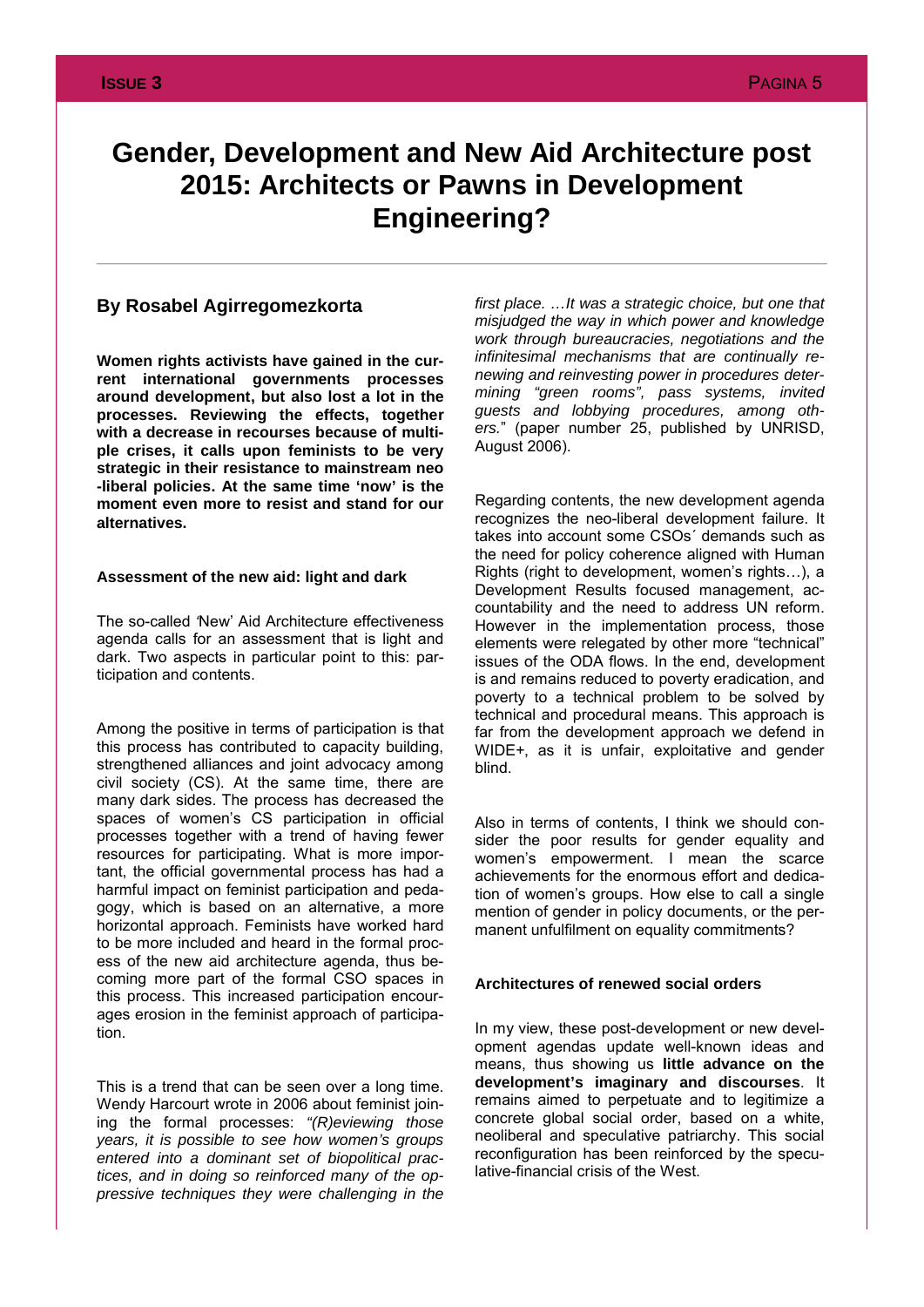Main elements in this process of reinforcing the existing order are:

● The failure of the most recent long term Development Agenda and how it is explained. The failure of the MDGs now is explained by the cuts in ODA, ignoring the fact that already in 2005 the World Bank predicted the failure of its achievement. When taking into account that the MDGs are considered by many women's groups and feminists as a very limited framework, the failure is even greater. In fact, Ban Ki Moon himself stated in Beijing +15 (2010): "*the progress made in relation to women and girls (...) have been very uneven, with poor results (...) The multiple global crises (...) economic and financial, food and energy and climate change, have adversely affected the development goals agreed at the international level (...) and have put into question current approaches to development.*" So, he believes that it about time: *"to rethink and modify the approaches, strategies and policy measures to ensure a pattern of growth and equitable development, equal and sustainable"*.

• The failure of the UN agenda supporting the Human Rights framework. After the 11 September attacks there was the subsequent return to a militarized Security agenda based on U.S. military hegemony. It has mortally wounded UN.

• Against all odds, the speculative crisis has further strengthened the neoliberal thesis based on the Washington Consensus. Adjustment policies are imposed in Europe, many welfare states are being cut and European democracies are 'kidnapped' by technocrats pushing for financial reforms that come about outside the common democratic processes. The wave of privatization has taken a major boost and reached development cooperation, with corporations being framed as saviors of the ODA flows. In political agendas, no mention to the multiple crises (food, care and environmental) and no responses are given.

● We are experiencing more neo-conservative and neo-machist attacks. These are not new but are gaining visibility and they are very active in attacking the rights of women, equal policies, and Feminism ('*feminazis'* as they call us). These attacks contain the usual mechanisms used in other contexts of crisis (for instance armed conflict and/or humanitarian crisis) where social reconfiguration is done manipulating women's roles and bodies.

Thus, at least in Spain, we see that all these elements are contributing to set up a renewed power distribution that is more concentrated, where social organizations, and especially feminists, are heavily attacked and criminalized. As the CONGDE´s president, Merche Ruiz Jimenez, states: "*The cuts are not caused only by the current economic situation, the crisis, the so-called crisis, rather I consider it embezzlement. We also observed a change in the pattern of development cooperation that had been articulated and built in the last 10 years"[1].* CONGDE is the main network of development organizations in Spain.

I believe that not just the development Cooperation is being reshaped but a *Global Social Order*. It calls for our action: we need to strengthen *continuums*, the links between local, domestic and foreign dynamics, and to reinforce creative alliances among diverse movements and discourses.

## **What to do? Priorities and Challenges for feminists**

Contrary to market logic, feminist organizations continue to advocate alternative models based on the values of social justice, equity, participation and solidarity, even though we suffered severe cuts which affect our functioning. Our demands remain the same and we keep on claiming and defending alternatives (Good Living, Care, Degrowth, Commoning,...). And certainly I am quite optimistic about the opportunities created. Thus, now is the *momentum* to put ourselves, in front of the other side of the mirror, checking our proposals and ways with our peers, as, I would say that for the very first time, we are now equals to African, Asian and Latin American women. We are all victims of the same model. Moreover, we have much to learn from them and we need them for our own survival. The balance of power has been reversed. It is a good opportunity for a *feminist pedagogy*.

Former WIDE has been very active in the Effectiveness agenda and its processes, participating in the CSO platforms of Better Aid and the Open Forum. Now WIDE+ is part, but less actively, of the CSO Partnership for Development Effectiveness (CPDE) created in Nairobi, Kenya, 2012. There are also many battles to fight in other processes aligned to formal governments processes, but also in those among social movements, pro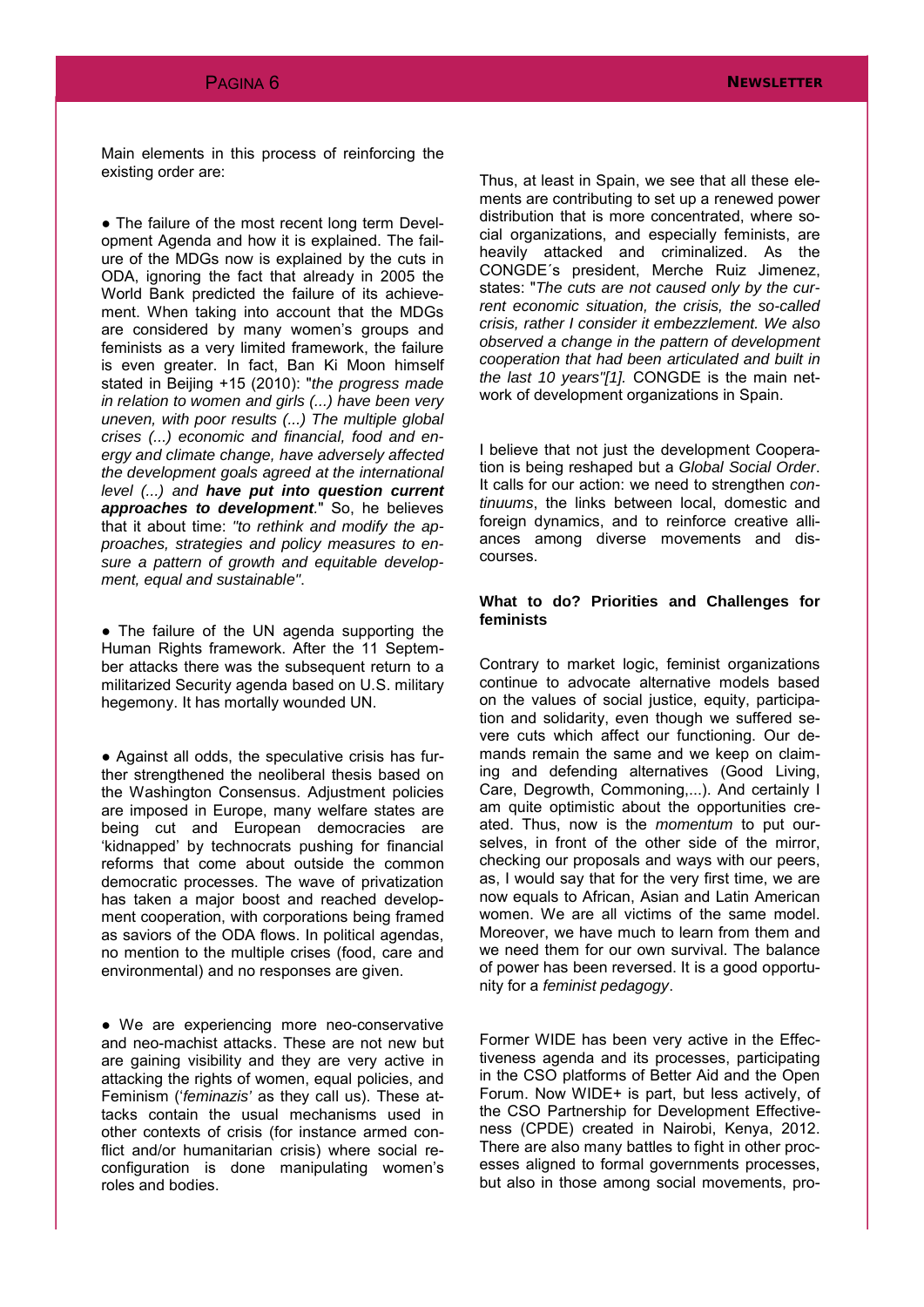testing on the streets, direct political action, etc. Thus, the question is how to deal with participating and positioning in the CPDE space and other current development processes? Roughly there are two main positions to be distinguished:

An approach calling for continuity:

- Keep ensuring the presence of feminists in the processes;
- ∑ Mainstreaming women's right agenda;
- ∑ Demanding the policy coherence aligned to human rights and equality commitments.

A breaking approach or vision, passed through social mobilizations:

- ∑ A radical position and social mobilization;
- The need of re-politicizing and reappropriation of our own agendas and priorities;
- ∑ Considering participation as a political weapon to develop, and prioritizing agendas and spaces where to participate. I believe that non-participation is a form of advocacy and political participation we should to explore.

Of course, there are intermediate pathways WIDE+ should explore. Both approaches share the fatigue that we are feminist experience: we are supposed to be everywhere defending women's rights and a gender approach. Now that we have less resources, our strength has weakened (but not our will) while there are more battles to fight. So, we are requesting clear commitments to our allies and partners, especially CSOs, as it was seeing in the Nairobi Summit, December 2012, where by the first time a CSO Statement took into consideration feminist demands for equality and the rights of women, committing it to *feminist approaches and mechanisms.* However, strong resistance coexists, especially in Europe[2].

The need to choose strategically our partners is a key challenge. Shall we collaborate with everyone who ask us, or only with those really committed to

equality? The former could help us implement and propose innovative experiences and practices.

What is clear to me is that we, as feminist, have to respond to one question: 'what are these multiple crises for?'. Is it a momentum for survival and resistance? Or it is the time for transformation? I believe this is time to promote alternative practices. And these alternatives are not that new. We are demanding and defending them for decades. It is time to act and to place our alternatives and proposals in the forefront of social movements in Europe, working on the dissemination and practical experimentation *glocally* (global and locally).

It is time for a feminist resistance which responds and gives hope to global outrage, and generate alternative architectures based on Justice, Peace, Equality and Environmental respect. Time for *Buen Vivir*.

End Notes:

- [1] Interview. 29 January 2013. At:  $\frac{http://}{http://}$  $\frac{http://}{http://}$  $\frac{http://}{http://}$ [via52.com/2013/01/29/%E2%80%9Cse-esta](http://via52.com/2013/01/29/%E2%80%9Cse-esta-desarticulando-la-politica-de-cooperacion%E2%80%9D/)[desarticulando-la-politica-de-cooperacion%E2%](http://via52.com/2013/01/29/%E2%80%9Cse-esta-desarticulando-la-politica-de-cooperacion%E2%80%9D/) [80%9D/](http://via52.com/2013/01/29/%E2%80%9Cse-esta-desarticulando-la-politica-de-cooperacion%E2%80%9D/)
- [2] "*The feminist approach is not appreciated by the European group. We prefer to speak of gender equality and equity and the rights of women and girls, as well as the rights of all minorities and repressed groups, maintaining consistency with other external documents, such as the Istanbul Principles".* Comments of the European Group for the Document, CEPD, 2012.

*Rosabel Agirregomezkorta, direccion(at)ceim.eu, Centro de estudios e Investigación sobre Mujeres, CEIM, WIDE-E (Spanish platform) Coordinator.*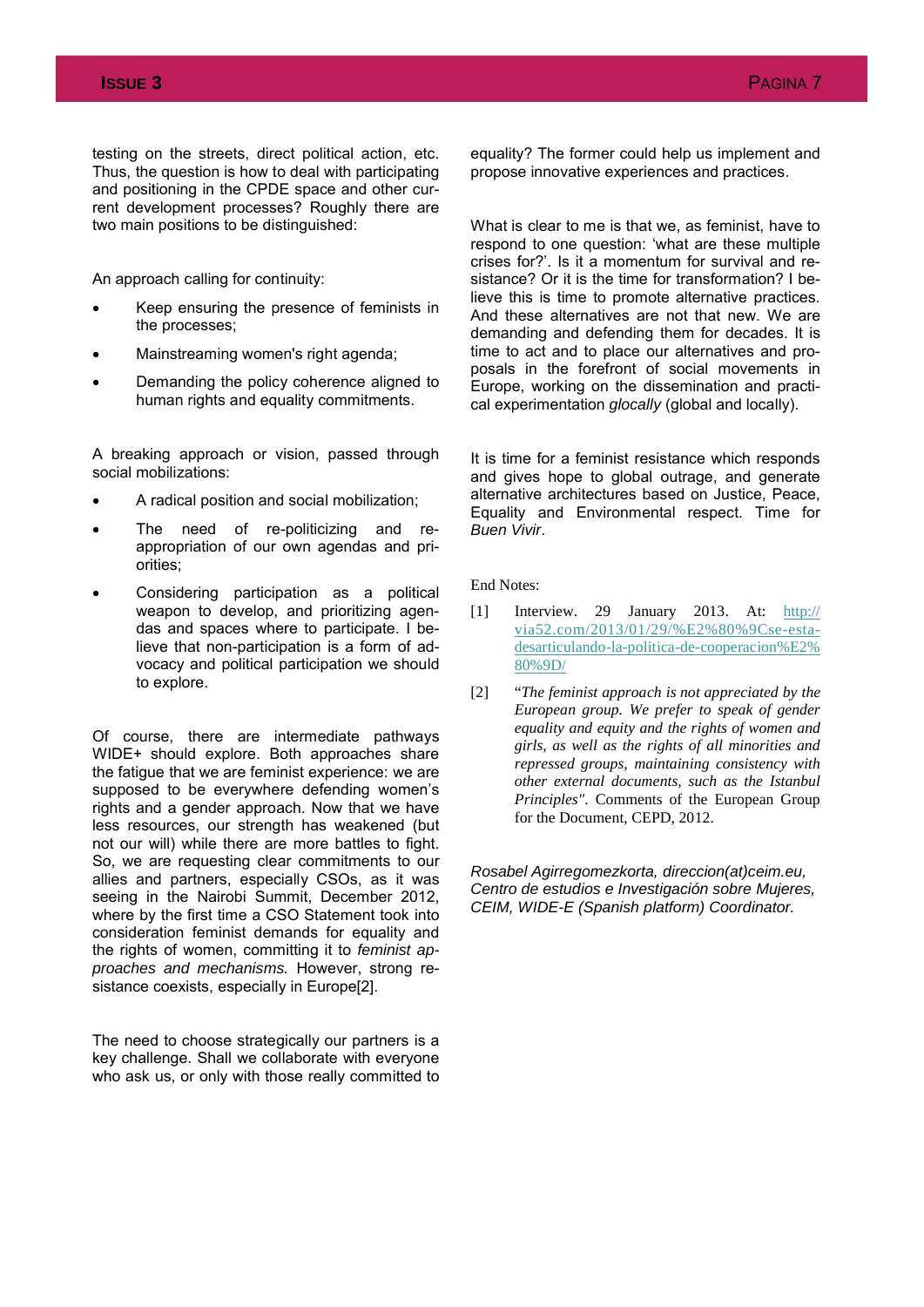## **Feminists at the forefront of European struggles for justice**

## **By Virginia López Calvo**

**The seventh European Social Forum (ESF) took place in Florence, Italy, between 8 and 11 November 2012. The** *'Women facing debt and austerity: resistance and feminist alternatives'* **session, organized by a loose conglomerate of feminist collectives, was a feminist oasis in an otherwise gender-blind event. The result was a crowded room too small to accommodate us all: I counted more than 300 hundred participants, in a forum where the average participation in each workshop did not seem to exceed 100 people**

Feminists from different parts of the continent highlighted the gendered impact the so-called crises have in European countries. Sonia Mitralia from the *Women's Initiative against Debt and Austerity* stirred us with a testimony of rage and desperation from Greece: "*Before the crisis the female unemployment rate was 12%, but it now stands at 30% and at 61% for those younger than 25*". Sonia remembered the times when feminists fought against forced maternity whereas today Greek women are refused the right to have children. "*As healthcare is privatised, so increases the price of giving birth. Midwife assistance used to be free, but it costs between €800 and €1,600 today. Greek doctors are warning of rising maternal morbidity as many women can't afford those fees."*



**Poster signposting participants to new room allocated for feminist session at the ESF**

To our joy, we were moved to the biggest room available in the Forum's venue after the introduction by the World March of Women and the speech of the first speaker. The session lasted more than four hours and it featured an assembly-like format, with participants sitting in semicircle in a rather horizontal arrangement, reflecting well feminist views of power distribution. After the three speakers had delivered their presentations, tens of women grabbed the microphone, having first patiently waited in a long queue for their turn.

Christine van den Daelen from the *Committee for the Abolition of Debt in Third World (CADTM)* spoke about the precarization of female employment in Europe with an increase of part-time jobs and of informal employment among women which will lead to further impoverishment after retirement, as these women will be entitled to significantly lower pensions than men. In Poland women receive pensions below the minimum wage, which is already very precarious. She pointed out that: "*in Spain the Ministry for Equalities has simply been removed, while in Italy the budget allocated to work-life balance has de facto forced women to retreat to their traditional carer role."* Christine denounced that what we are witnessing

in Europe is a further feminization of poverty and the destruction of past feminist achievements.

Later, Nina Sankari from Poland reminded us that Polish and other Eastern European women have endured the effects of this so-called crisis, merely the usual workings of neo-liberal capitalism, long before they hit the rest in Europe in 2009.

We dedicated the last hour of our meeting to shar-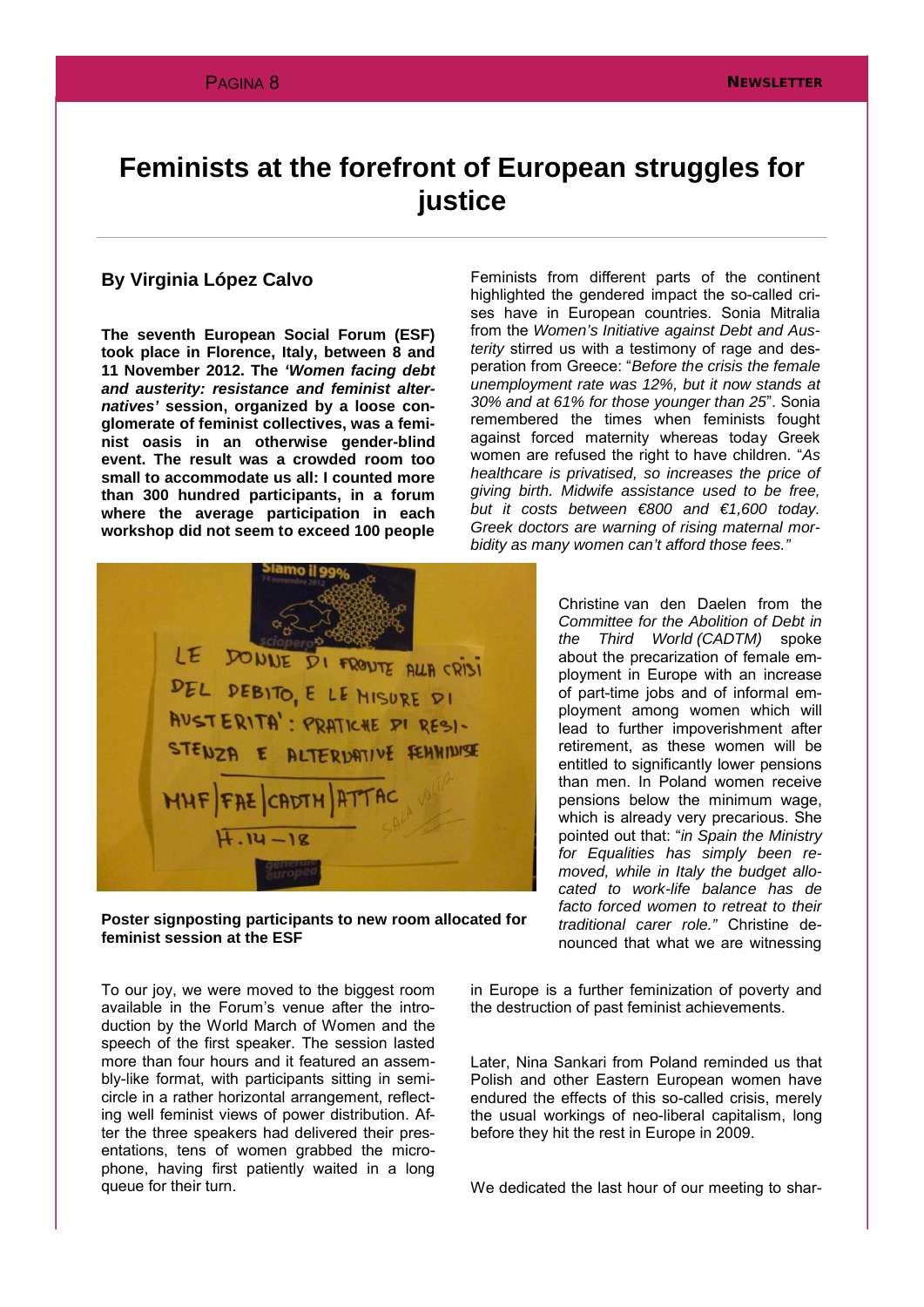

**Soon after the session's start it is obvious the room is too small**

ing ideas for feminist mobilization to challenge the dictatorship of debt and austerity. Numerous calls for transnational collaboration were heard. Remaining grassroots and autonomous were popular proposals as well as the call to join forces with other movements that also oppose debt and austerity. The World March of Women presented their campaign calling for a feminist audit of debts with its motto: '*Governments' debt is with women, not with banks.*'

It was agreed that in 2013 International Women's Day actions should denounce the gendered impact of neo-liberal policies and visibilize feminist action against them. This proposal was included in the Forum's final statement, which also called for supporting the coordinated strike in several European

One important, and feminist, initiative launched at the ESF was the *[Alter Summit](http://www.altersummit.eu/)*, to be held in Athens on 7 and 8 June. This forum will be the next stepping stone in the building of convergence between movements opposed to anti-people and anti -planet policies promoted by European governments and institutions. Gladly, its manifesto incorporates and clearly articulates feminist views and demands.

Such statement is an improvement which I hope will also be reflected in how the Alter Summit's sessions are organized. I agree with Stanislas Jourdan that a 'key problem with social forums' metho-dology is that everyone tend to attend workshops she is the most passionate about' and I'd also like to see more partici-pants who don't

countries on 14 November 2012 (14N).

Concerning the 14N, feminists in Spain indeed called for women – unemployed, precarious workers, housewives, domestic workers, undocumented workers, etc.  $-$  to join the 14N strike. Later, on the  $8<sup>th</sup>$  of



March, women marched in Madrid with banners that read: '*We continue to struggle against the plunder of our lives and our bodies*' as well as '*Women in the fight for a public and free healthcare*'. Regrettably, feminist actions in other main European cities like London failed to articulate clearly the connections between neo-liberal attacks and women's oppression.

It is heartening to see feminists at the forefront of European struggles for justice and I am positive the Alter Summit will overcome some of the weaknesses, from a feminist perspective, of the European Social Forum.

*Virginia López Calvo, project coordinator at CAWN (Central America Women's Network), and WIDE+ task force member.*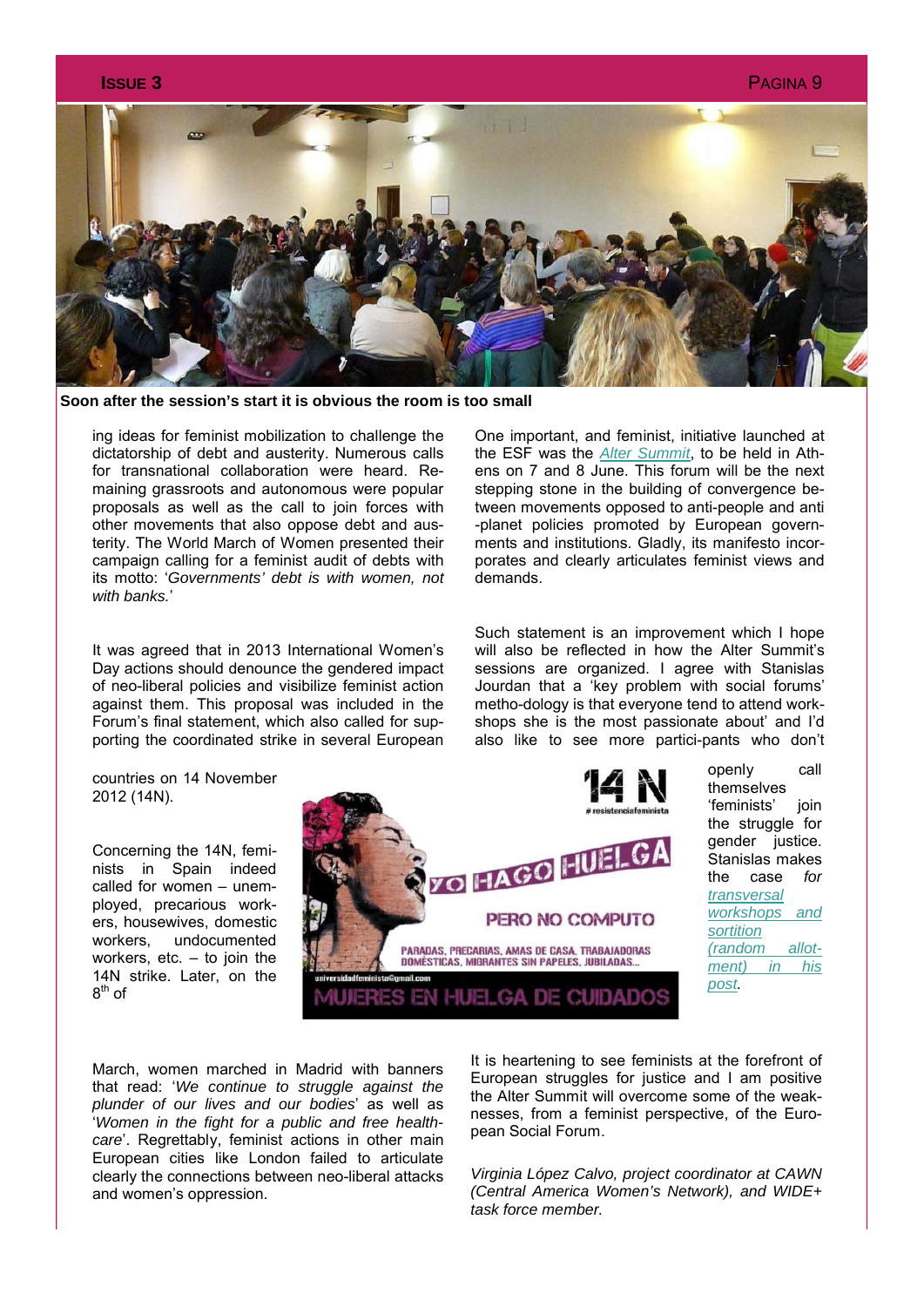## **Women's Rights in Development: Feminist and Social Alternatives to the Development Agenda**

## **By Rosabel Agirregomezkorta**

**The workshop '***Women's Rights in Development: Feminist and Social Alternatives to the Development Agenda***' was held during the XXII Latin-American Prime Minister's and Government's Summit, in Cádiz, Spain. The workshop, which was held on 17 November 2012, was organized by the Spanish WIDE Platform (WIDE-E), the NGO for Development Network (CONGDE), the regional and national gender group's network (GGEA network) and the feminist network Marea Violeta -Málaga.**

### **Why did we meet in Cádiz?**

We publicly wanted to express our voices to the Heads of Governments from Latin America who were celebrating a Summit that centred exclusively on strengthening economic growth and productivity based on a model that does not support democracy or civil participation, weakens the rights of its citizens and nullifies women's rights.

#### **What are our objectives?**

We brought together a variety of organizations, collectives and networks. We were with participants from international cooperations, feminist organizations, migrant worker organizations, etc. as well as independently organized activists from Spain and Latin America so that we could meet each other, debate our ideas and propose alternatives and feminist resistances to the crises.

### **What conclusions and key points we reached?**

The debate was focus on the following 3 issues/ axis: Developmental models; Patriarchal Offensive: Sexual and Reproductive Rights; and

patriarchal Offensive: VIOLENCE AGAINST WOMEN.

#### **Axis 1: Developmental model:**

**»** Many concepts and paradigms are now questioned, such as Development, Democracy, and the Welfare State.

» We face the **return of the idea that development means economic growth**. This comes with the push to consolidate the private sector as a key participant in development.

» It is unacceptable that gender has a small role in the development agendas: women's rights are an essential element when we are considering development.

» We cannot return to revise our feminist agendas and start again from zero. We must fight for the minimums that we agreed upon and continue forward: **without Women's Rights there are no Human Rights.** 

» We continue to believe in cooperation based on women's empowerment and the transformation of gender roles.

» We must **decolonize our imaginations and begin to create strategic alternatives** such as political action among different collectives.

» **There are alternatives to this development model**, like the "Buen Vivir" model which puts people and their relationship with the environment at the centre of politics. From a feminist perspec-tive, we defend those alternative models.

» **There are financial alternatives** such as the Women's Funds that allow us to have less involvement with bureaucracy and national politics.

## **Axis 2: Patriarchal Offensive: Sexual and Reproductive Rights**

» The patriarchal offensive is again focused on the **control of women's bodies** through restrictions on sexual and reproductive rights.

» The advance made by the Sexual and Reproductive Law in Spain is being threatened by a reform in the law that is lead by government who wants to reduce the scope of the law, thus going against women's rights to access and their decision rights over abortion. It is also under threat from social changes in which maternity is idealized as being the greatest goal for women. This is a worldwide phenomena favoured mostly by conser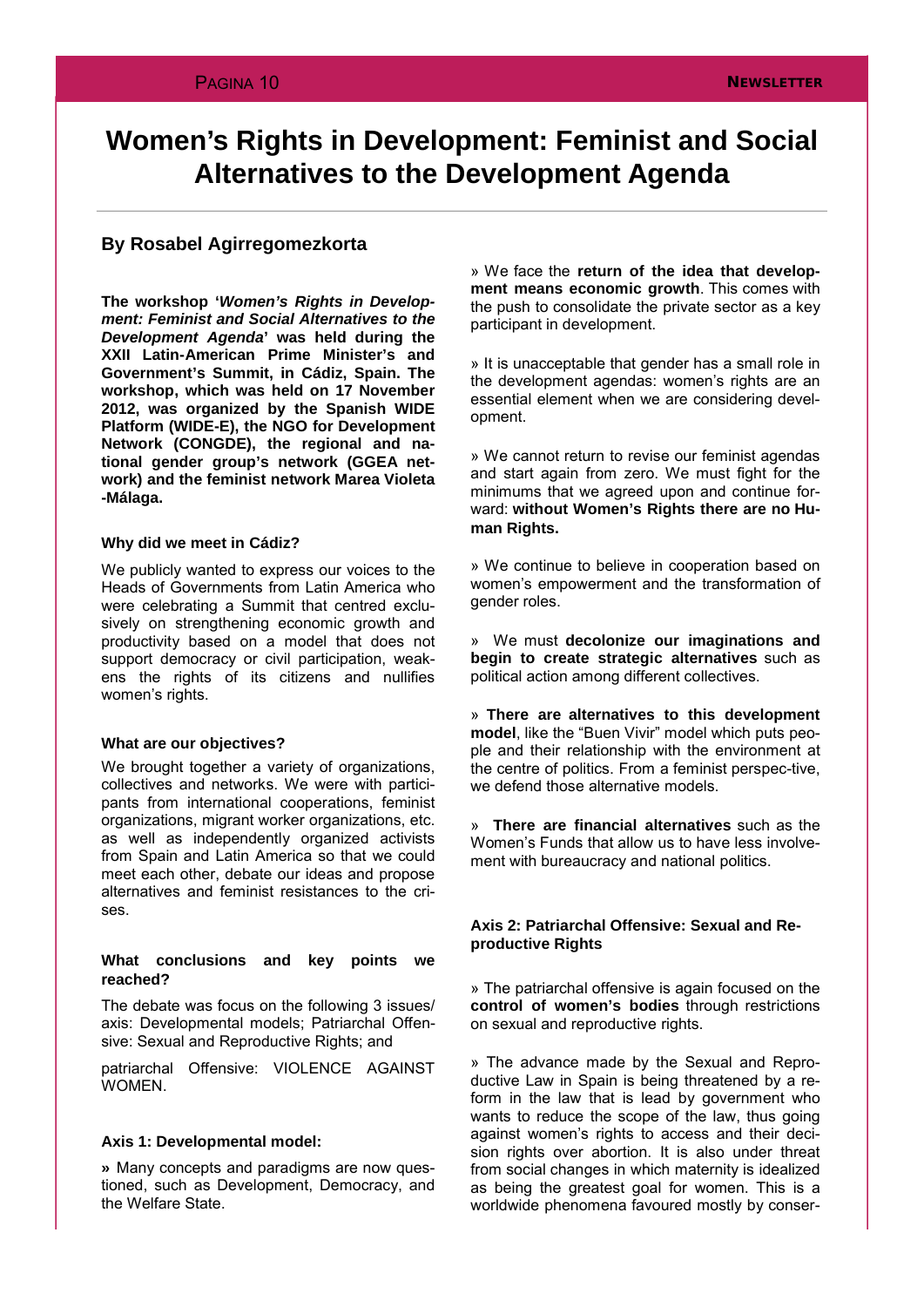vative governments, but also a trend seen in progressive governments such as in Nicaragua.

» The interference of **religious fundamentalists**  threatens the impartiality of government in terms of secularism and the very meaning of democracy.

» In the majority of Latin American countries, women are still controlled through the control of their bodies.

» Women are more or less affected by attacks on their sexual and reproductive rights depending their on social status, class, ethnicity, and nationality.

» The debate is being focused on the rights of non -born children and the idea of maternity as ideal state for women (so they are going to protect it), and forget other aspects of the law such as using it as instrument to legitimatize the freedom of sexual choice and the state's duty to protect **sexually pleasurable and independent lives for women** (gays, lesbians, trans….). The political debate on sexual rights narrows it to just maternity.

### **Axis 3: Patriarchal Offensive: VIOLENCE AGAINST WOMEN**

» Violence is a **manifestation of patriarchal offensives** and has a multitude of cultural forms, from the use of sexist language to a multitude of sexist narratives including images, cultural values, etc.

» The **lack of government commitment** in its supposed role of protecting Women's Rights is also a manifestation of violence towards women.

» The Spanish Law against Gender Violence displays a **reductionist perspective** on violence by equating all gender violence to domestic violence, thus excluding other types of gender violence.

» The **practical usage of the law is insufficient** and minimally effective, as is demonstrated by the high number of mis-estimations (e.g. when the denunciation or complaint made by women is not taken further by prosecutors in the legal procedure) and the requirement for physical proof which makes it hard as well.

» Migrant women involved in organized sex-trade denounce the **violence that they encounter because of** their sex, ethnicity, nationality, and administrative reasons linked to their status that causes them to be even more vulnerable when threatened with deportation from Spain.

» In Latin America, the high rates of inequality hide **economic violence** against women, which transcends from salary inequality, and which

builds an economy based on the unpaid labour of caretakers.

» Empowerment and the use of networks are **strategies to subvert** these problems, and are also a way to counter the hegemonic discourse that denies women's independence.

» We need to promote collective alliances between migrant women and feminists with the common goal of **political action and vindication** of the fulfilment of Women's Rights.

## **Collective Conclusions**

The crisis has raised doubt on the currently accepted paradigms, such as Development, Democracy and the Welfare State. All these (almost) universally accepted paradigms are being confronted and put in question. For example democracy is proven to be not a real democracy: citizens do not decide and take decisions as we thought before. All these myths are falling before our eyes.

As diverse organizations, we have a common agenda and approach in which the sexual and reproductive rights of women are non-negotiable. We have a common demand to call upon governments to fulfil their commitments to support Women's Rights through the real implementation of laws.

Facing waves of conservatism, multiple and diverse resistance movements are arising. We are taking back these spaces by proposing developmental models that put Women's Rights at the centre and ensure compliance. By using feminist pedagogy and creativity, we are able to go far on at all levels and are capable of creating alternatives.

Finally, empowerment and collective action are fundamental ways to advance our self-recognition and the enforcement of our rights.

*Video of the Reading of the feminist Manifesto: [http://www.youtube.com/watch?v=7mpplI\\_83Vg](http://www.youtube.com/watch?v=7mpplI_83Vg)*

*Full report: http://wideplusnetwork.wordpress.com/ womens-rights-in-development-feminist-and-social -alternatives-to-the-development-agenda/*

*Rosabel Agirregomezkorta, Director at Centro de Estudios e Investigación sobre Mujeres (CEIM), WIDE-E platform Coordinator, WIDE+ Task Force*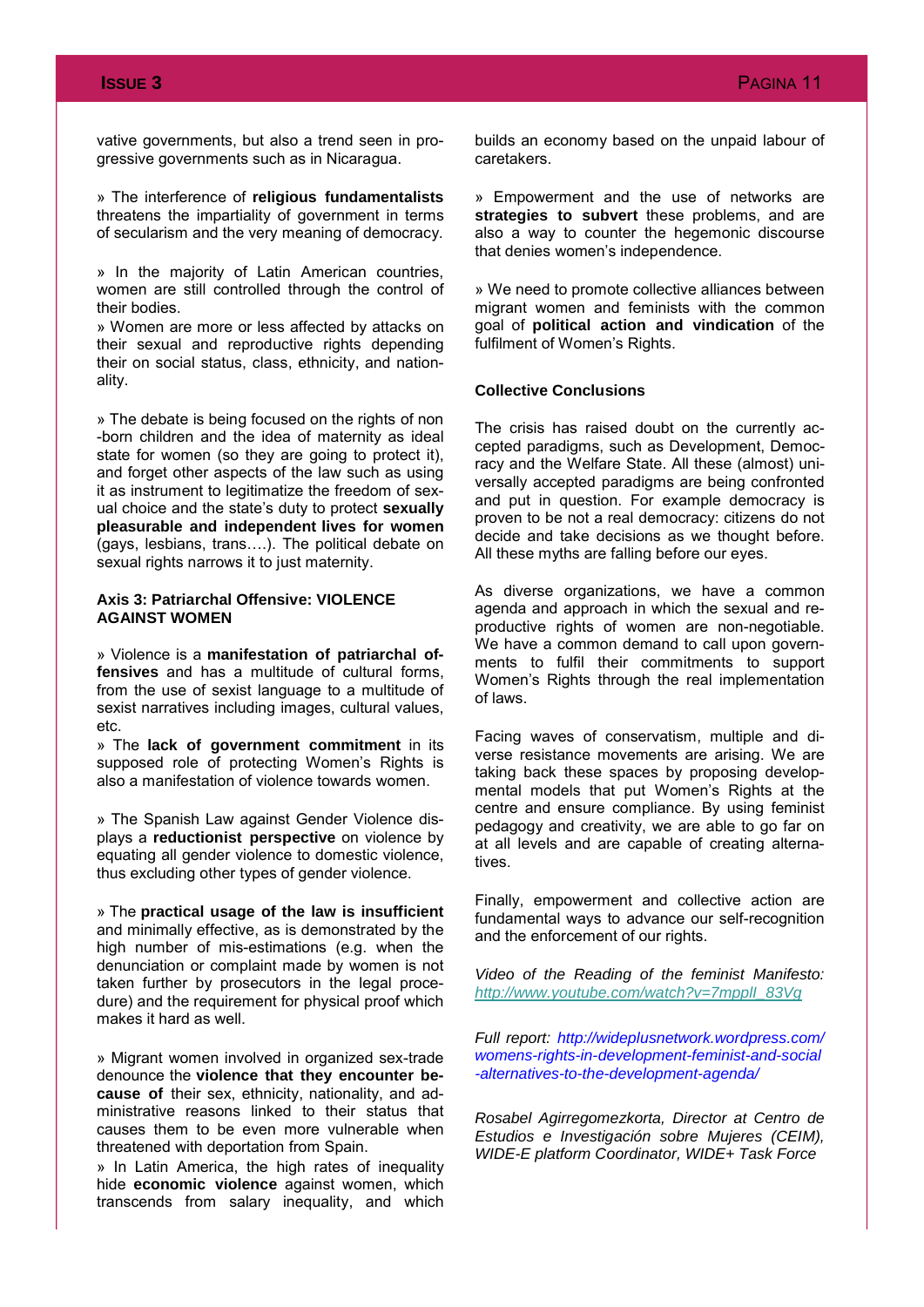## **Impressions from the World Social Forum 2013 in Tunis**

## **By Ilse Hanak**

**The World Social Forum this year took place in Tunis from 26 to 30 March at the campus of El Manar University. Expectations were high by Tunisians and other participants from the Maghreb and Mashrek[1] region. Civil society organisations from all over the world, about 60.000 participants from 135 countries, responded with a huge wave of solidarity. Still the majority came from Arab countries. The key word of the endeavour was DIGNITY, as many here so far had lived a downtrodden life of powerlessness, poverty and disrespect. But women rights' issues in this context were not among the most prominent ones.**

Those who had experienced the "Arab Spring" were keen on spreading the message of their struggles against political and economic repression by dictators, by the financial markets and neo-liberal capitalism. And they hoped to benefit from exchange with social movements from other parts of the world struggling for similar aims. They hoped for "deepening of revolutionary and decolonizing processes", to restore "self -determination and sovereignty over their resources", to fight domination of debt regimes, free trade agreements, the grabbing of riches and submission to transnational companies.

Of course all the other burning questions of global concern were present: preservation of the planet and sustainable energy sources; equality of all human beings regardless of genders, cultures, religions, sexual orientation, etc. as well as their freedom of movement; rights of migrants, asylum seekers and minorities; social, fiscal and tax justice; end of wars, militarism, violence and discrimination, to name but a few.

Countless groups and initiatives had registered and offered almost 1.500 workshops, seminars and lectures. Even two events on the same subject (for instance on "*Migration and Development*") could be held at the same time at two different places by two different organisations: *Caritas internationalis* and *FORIM* based in Paris *(Forum des Organisations de Solidarité Internationale issues des Migrations)*. To gain

an overview on general trends and main statements of the Forum was therefore difficult! If those two had joined into one single meeting the situation could have been more transparent. This happened likewise with other topics. To read through the programme of a single day took a long time, it was too crowded. Press releases that could have helped were issued only at the end of the Forum.

Due to this situation my remarks will give my personal impressions and not a general evaluation. The big 'Women's Tent' shown in the map of El Manar was not erected. Several events announced in the programme were not realized. For one workshop on: "*Feminism between Universalism and Cultural Relativism*", announced by *UniEs-vers-elles / Association Tunisienne Des Femmes* and others, the speakers did no appear, but one feminist from France and one from Tunis finally held it by calling for questions from the audience. The theoretical question whether women's rights existed as universal rights or not, remained in the centre of discussion. The statement of a sturdy Muslim woman clad in a 'veil' (actually a tight head scarf), who said she was Islamic but not Islamistic (that would be political), revealed that the most important right for her and her sisters was the **right to work**, while she would not need the right of abortion.

The same tendency could be derived from the well attended lecture on: "*Women in the workplace and union*" organized by *ATFD (Association Tunisiennes des femmes Democrates)*. Statements were to the tune that it was generally hard for women to find jobs. It was especially difficult to attain positions of higher level, even within the unions. It was deplored that many women themselves see men as stronger and more suitable as women for certain tasks - in all a situation that we know from our own past in Europe.

The Palestinian cause was very present in many events, marches, demonstrations, flags, loud public discussions and spontaneous actions. However, hostile acts like stepping on an Israeli flag placed on the ground, or burning it openly, were not appreciated by most witnesses – they felt it was not in the spirit of the Forum. In that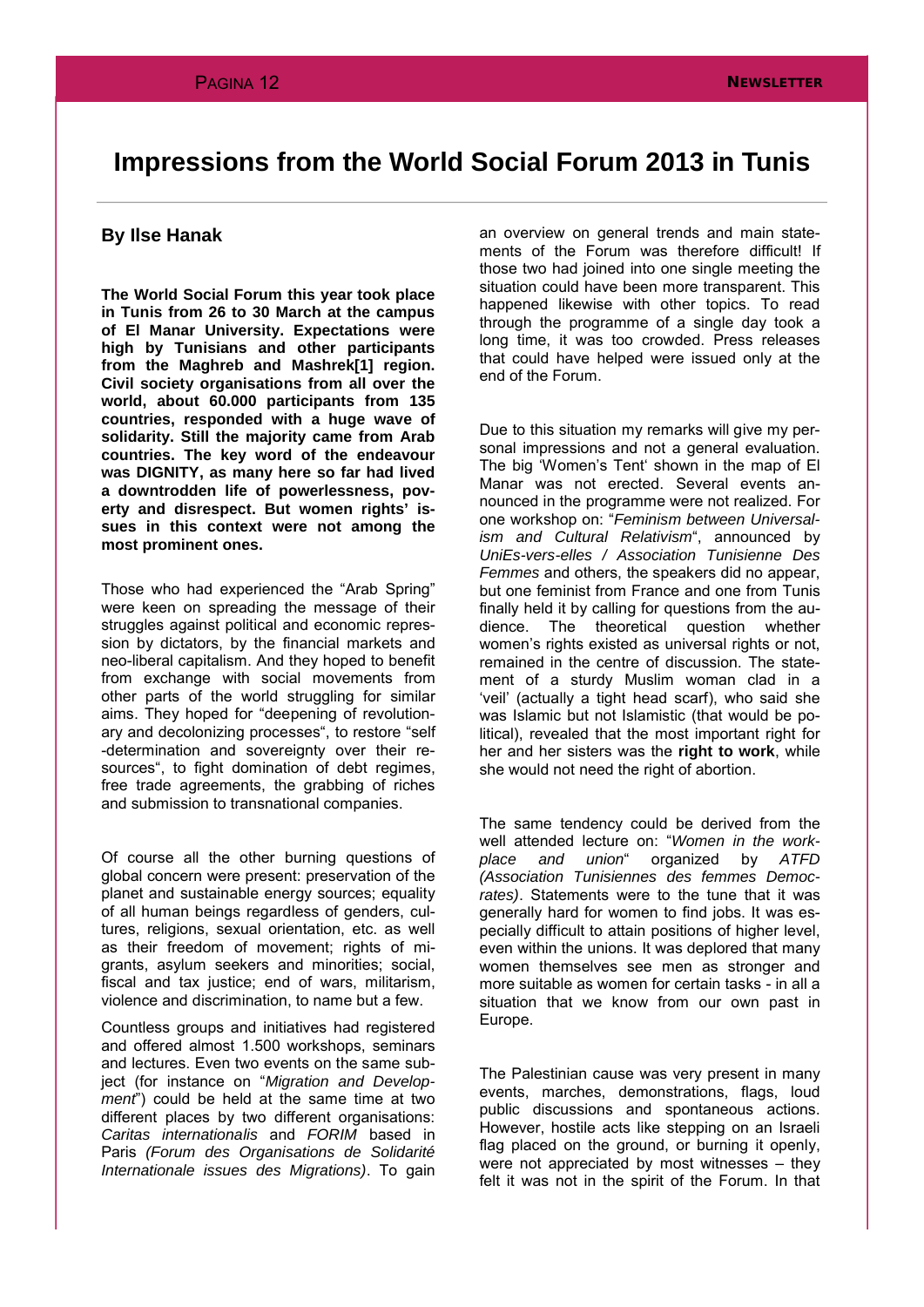spirit of tolerance the statement of a young volunteer who expressed the wish that the next forum should be again in Tunis, because they had had no chance to attend the lectures, was accepted readily although the speaker was a member of a Muslim brotherhood.

World Social Forums do not issue concluding (and binding) statements. Only the 'Social Movements Assembly of the Forum" held on March 29 issued a lengthy Declaration that was put on the Forum's website afterwards, see: *[http://www.fsm2013.org/](http://www.fsm2013.org/en/node/12972) [en/node/12972](http://www.fsm2013.org/en/node/12972)*. It contains a paragraph on violence against women. Likewise there is a Declaration of '*La Dynamique femmes internationale'*, see: *[http://openfsm.net/projects/dynamique](http://openfsm.net/projects/dynamique-femmes)[femmes](http://openfsm.net/projects/dynamique-femmes)*, produced on March 30 with a valuable analysis of women's situations and very justified demands (for the English version: http:// demands (for the English version: *[cadtm.org/Declaration-of-the-International](http://cadtm.org/Declaration-of-the-International)*).

In a concluding meeting only recommendations or regretful remarks were collected. They confirmed some of the weaknesses of this Forum: too many offers to get an overview, at the other hand too little possibility for small discussion groups that should have created personal relations and acquaintances between people of different backgrounds. Locations were difficult to find, no signs were put up on the many buildings. However, we must appreciate that all the deficiencies were somehow compensated by a host of truly committed Tunisian volunteers, female and male, that would never lose patience and tried to help in any possible way, even if they did not know the answer. This can be said generally of most people in Tunisia , they are friendly and patient. Thus I would like to finish off with a great "Thank you" to this brave and enduring country.

#### Endnote:

[1]Maghreb comprises states west of Egypt in Northern Africa as far as Mauretania. Mashrek are the states east of Egypt and north of Arabia as far as Irak, Kuweit and Syria, including Israel and Jordan.

*Ilse Hanak, Salzburg , WIDE Austria.*

## **9th Asia Europe People's Forum**

## **By Christa Wichterich**

**The 9th Asia Europe People's Forum (AEPF9) took place with 1000 participants -most of them from South East Asia - in October 2012 in Vientiane, Laos. The AEPF seemed to be a symbol that Laos is not only opening up for the market and investors but for civil society as well.** 

**The small country had never before hosted such a big civil society event and such a high ranking governmental meeting like the ASEM (Asia–Europe Meeting) which took place beginning of November 2012.** 

ASEM is organised every second year, alternating from Europe to Asia. AEPF is a kind of people's forum preceding the ASEM. In the end, the participants always adopt a declaration which is handed over to ASEM in order to make civil society discourses and positions visible. WIDE had been involved with the AEPF – sometimes in cooperation with DAWN[1] - since 2004 in Hanoi, then 2008 in Beijing and 2010 in Brussels, mostly in workshops on labour, trade and an alternative trade mandate.

For the Lao government and administration the hosting of the AEPF was a tremendous democratic challenge and a learning process. Initially they had planned to "protect" the event by at least 500 soldiers. But after long negotiations with the international AEPF-organisation committee they seemed to open up for new ideas, curious to learn about innovations from civil societies (different from the hosts 2004 in Vietnam and 2008 in China).

Preparatory meetings were organised in each of the Lao provinces to find out about the problems and needs of the people and to introduce the four main topics of AEPF to them, namely universal social security, sustainable energy supply, food sovereignty, and decent work/sustainable livelihoods. The whole process in Laos was facilitated by Sombath Somphone, a crucial figure in Lao civil society, who in 2005 was awarded the prestigious Magsaysay prize for community leader-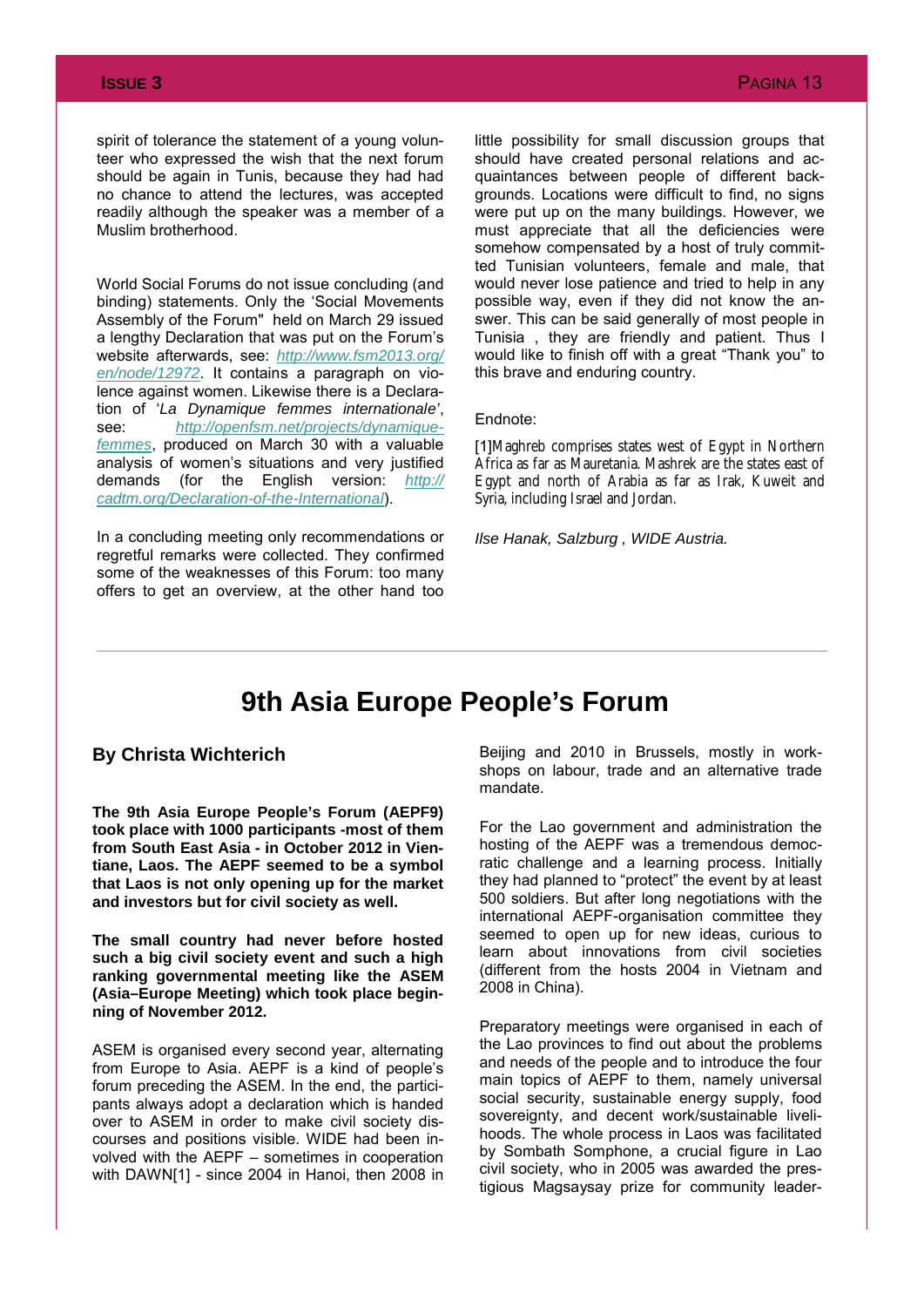ship. Earlier he/his NGO had done together with UNDP a nationwide survey of "happiness" and "suffering" of the people – an exercise the Lao government strongly disliked.

Though not a majority, women prominently shaped the AEPF discourses as they shape the profiles of civil society organisations in South East Asia. Starting from a livelihood perspective they were key to the debates about food, land, water and social security. It is already a tradition of the AEPF that male trade unions dominate the labour debates. However, in Vientiane for the first time an additional focus was laid on care work which could easily be linked to the debates on livelihoods, food, and social security. It is striking that presently women from all over Asia (and Europe) demand recognition for their work, including women workers' organisations, like domestic workers, garbage collectors and petty traders. Migrant workers claim civic and identity rights, they want integration without assimilation. The recent case of the convention on domestic labour which was adopted by the ILO in 2011 was applauded as big step forward in terms of acknowledgement.

The ongoing liberalisation of investments makes South-East-Asia suffer from a deep crisis of livelihoods and resources, and from widespread and unfettered land and water grabbing. As usual, at the macroeconomic level of investment and trade policies, women's voices are weak. But when it comes to the microlevel where the adverse impact of macroeconomics is felt, women are outspoken and courageously struggling to defend their livelihoods.

Investment leading to GDP-growth regularly asks a high price from local people in terms of loss of land and livelihoods and of being forced to explore new survival strategies and securities without being assured rights. Even Asian countries with high GDP-growth-rates did not succeed in securing livelihood rights and introducing the planned social security nets. Also the concepts of food security and measures against the price hike of food announced by governments and international finance and development agencies primarily serve the commercial interests of transnational industrialised food chains, and not the needs and rights of the poor.

A critique of trade, investment and resource extractivism from a North-South-perspective alone is no more sufficient in a multipolar world. Its true that the EU launches new trade, investment and resource strategies as a way out of the crisis. E.g. in October 2012 FTA-negotiations (Free Trade Negotiations) between the EU and Vietnam started. However, at the same time a large number of FTA's and economic partnership pacts are launched between Asian countries and between Asia and the Americas. Investors from all over use the EU-trade initiative "everything but arms" which was supposed to give trade preference to LDCs (Least Developed Countries), for profit maximisation. For example a Thai company is busy grabbing land in Cambodia to plant sugar for the export into the EU. Thus economic power structures have become increasingly complex. At the same time, this is a new starting point for transcontinental solidarity, networking and the linking up of struggles.

The crisis situation in Europe works as another framework for transcontinental exchange and cooperation. It shows how the global South has gone North: nowadays debt management and proposed solutions like structural adjustment, conditionalities and austerity inform EU policies. The debt crisis is becoming permanent in Europe. So are austerity policies that dismantle the famous European social welfare model. They cause everywhere a precarisation of labour and social security going along with social disintegration. Thus informal and precarious, outsourced and contract labour is spreading in Europe – forms which are dominant since ever in Asia.

There is a multitude of struggles all over the two continents. In Asia they start from the grassroots, they are place-based, needs- and rights-driven: people are afraid of the risks in access to affordable drugs, protest against the eviction of petty traders and street vendors because of supermarkets like Metro und Carrefour, and demand decision making power vis-à-vis encroaching TNCs (Trans National Companies) and investors from tourism to mining.

In some cases, resistance strategies pay out: in Jakarta, the campaign "reclaiming public water" forced the French multi utility firm Suez to withdraw from urban water supply. Everywhere in Asia and Europe people are concerned about food sovereignty. Social movements like Via Campesina coin this a struggle concept because it calls for a change of paradigm in agriculture. After the disaster in Fukushima, people, in particular women, are extremely worried about nuclear power plants and the fact that many are under construction in Asia. Therefore they launched an anti-nuclear network of women at the AEPF.

The AEPF9 opened a discoursive platform between radical and moderate social-democratic positions,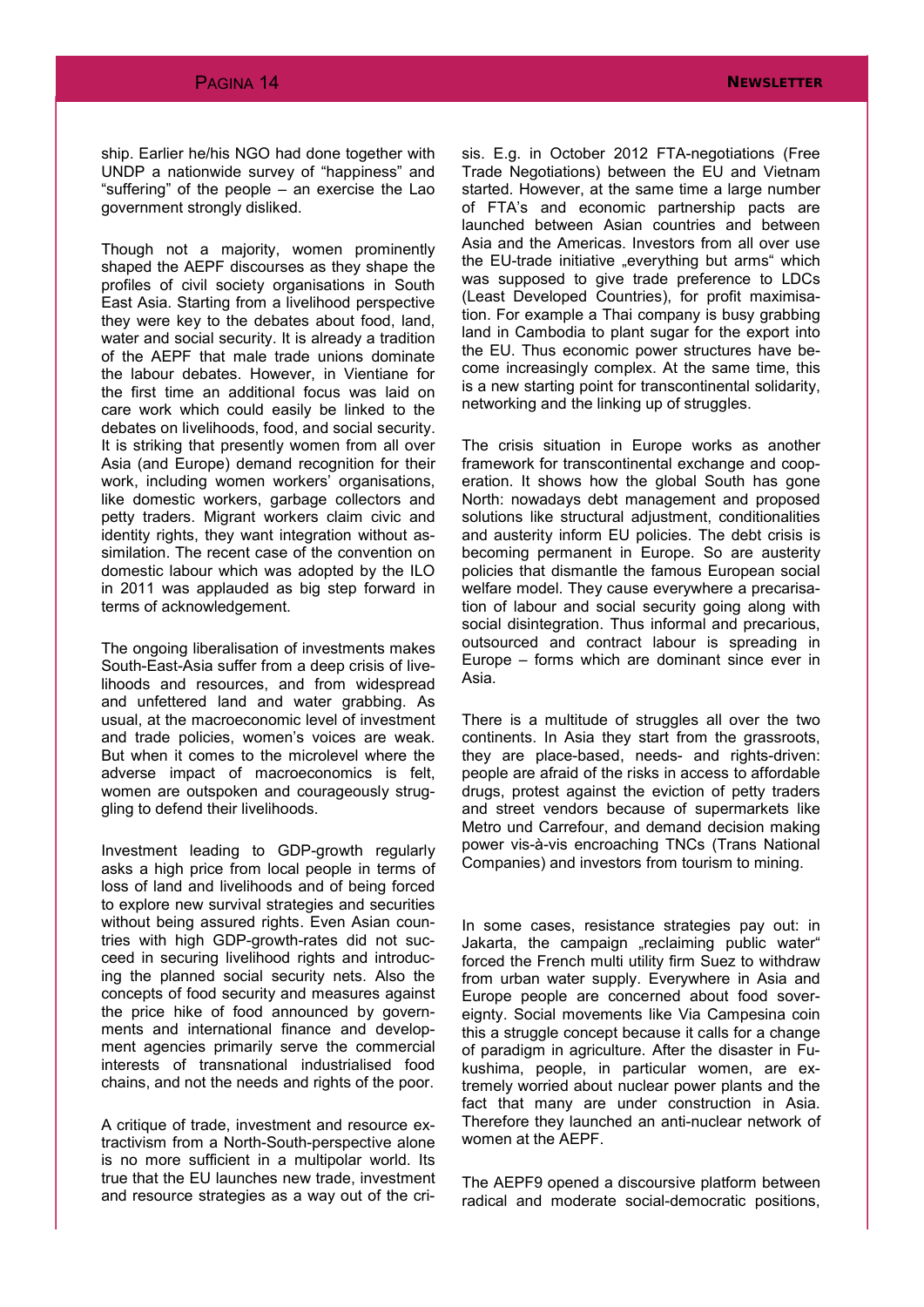e.g. between fair participation in decisions about investments and a claim for complete sovereignty and autonomy with regard to local resources, between corporate social responsibility and a change of paradigm.

Despite the broad range of topics discussed, some burning issues were missing. Pablo Solon, the new director of Focus on the Global South, criticised the absence of environmental problems and the externalisation of ecological discourses from the economic discourses. Referring to the concept of buen-vivir from Bolivia, he asks for an "alternative to development", because development always implies growth and resource extractivism. But most activists from Asia prefer to continue to work in their countries with a critical development approach. Thus, debates about de-growth and critique of consumerism, about a caring economy or an economy of solidarity and about a socio -ecological transformation remained at the margins.

The civil society topography of critical discourses and the struggles still have a number of blind spots, and they are fragmented. Both, a gender mainstreaming and a feminist perspective are not overwhelmingly strong. One even gets the impression that a decade ago they were stronger. Linking up discourses and struggles, reconnect issues and people, build strategic alliances, strengthen a holistic and simultaneously differentiated view – these are the main tasks of AEPF which have to

be followed up again in 2014 in Brussels.

**PS:** During the AEPF the Lao government got scared to loose control. It planted administrators and ministry employees in workshops where the Lao government was criticised. They defended and praised official policies with regard to investments, land, resources and dam construction.

On December 15th, Sombath Somphone was abducted and did not re-appear till today despite of international protests and wide coverage in international media. The international NGO-community is very worried about his disappearance and a possible link to his important role for the AEPF. As said in the beginning, the Lao government has a long way to go to democracy and respect for civil society.

End note:

1. Unfortunately, a workshop WIDE+ proposed to DAWN on alternative development concepts and practices from a feminist perspective did not materialise.

*Christa Wichterich, Guest Professor at University Kassel, WIDE+ taskforce member.*

## **WIDE+ member in the spotlight: GADN network UK**

## **By Francesca Rhodes**

**GADN, a network of 70 of the UK's leading development NGOs and gender experts, effectively lobby and provide expert advice to government and international bodies on gender and development issues. This goes alongside our continuing work to build the capacity and knowledge of our members. In the past year we have been working to influence key areas of policy such as the post-2015 framework, violence against women and sexual and reproductive health rights. We have another exciting time ahead, and look forward to working with colleagues across and outside of the network.** 

Highlights of 2012-2013 and plans for the coming year include:

∑ **Engaging with the UK Department for International Development (DFID):** GADN was recently invited to co-host a keynote speech by Rt. Hon Justine Greening, UK Secretary of State for International Development, on putting girls and women at the heart of development. We plan to follow this up with discussions on the department's strategic framework, political participation, violence against women and girls (VAW/G), post-2015 and economic empowerment. You can watch the speech on *[DFID's web](http://ht.ly/ijBDt)[site.](http://ht.ly/ijBDt)*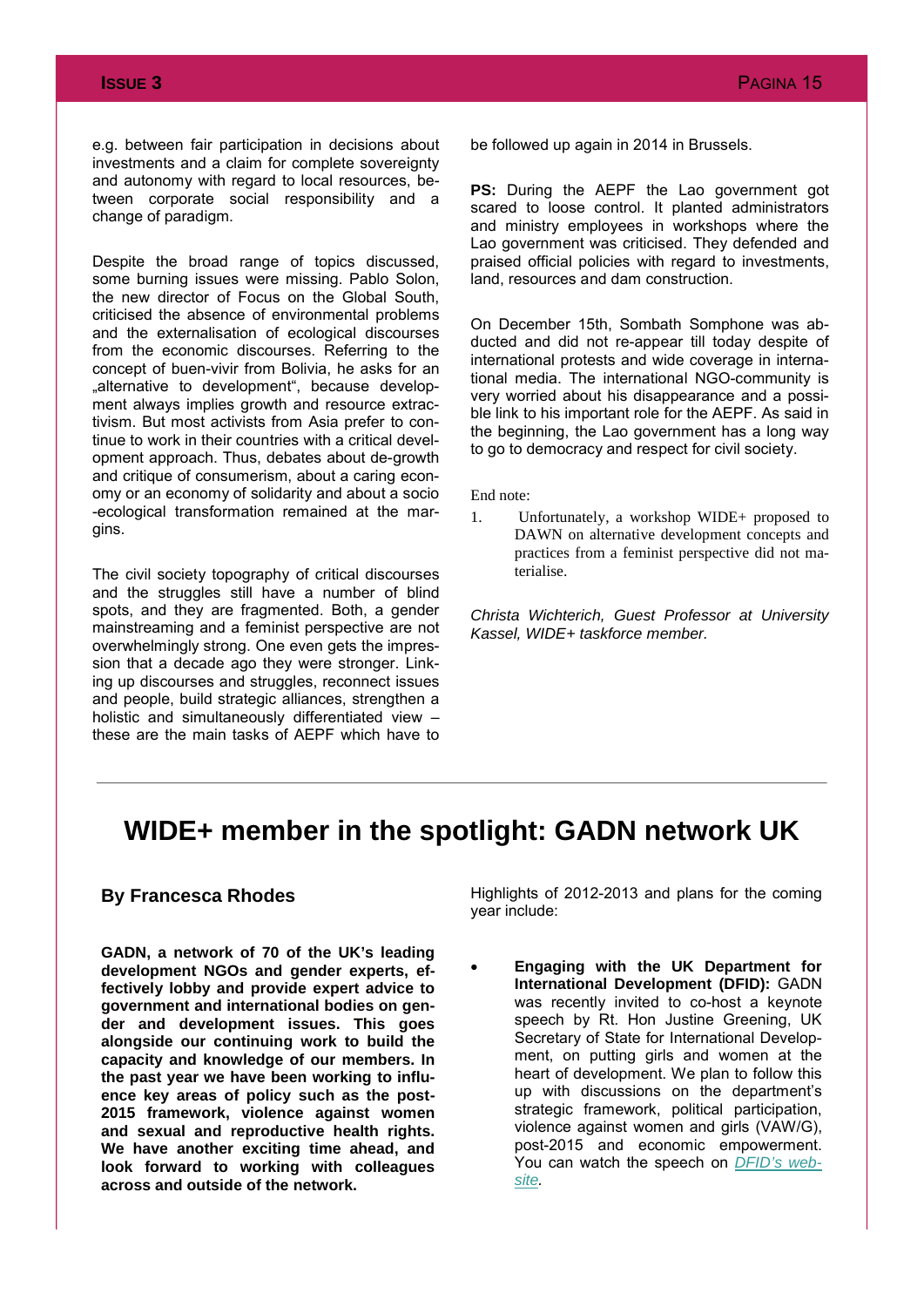- ∑ **Sexual and Reproductive Health Rights:** As the last WIDE+ newsletter reported, GADN and the UK SRHR Network met with Rt Hon. Andrew Mitchell (MP) in 2012 to discuss concerns that had been raised in the run up to the Family Planning Summit. GADN also produced a briefing on *[embedding women's rights](http://www.gadnetwork.org.uk/gadn-responses-and-briefings/)  [into the agenda.](http://www.gadnetwork.org.uk/gadn-responses-and-briefings/)*
- ∑ **Violence against women and girls:**  GADN co-hosted an event in the UK Parliament titled 'Saving lives: preventing & responding to violence against women and girls in emergencies' in November. The event saw the launch of a new DFID fund for research and innovation on VAWG, and featured the Rt Hon Justine Greening MP, Secretary of State for International Development, as keynote speaker.
- ∑ **Influencing the post-2015 framework**: GADN has promoted the need for a standalone goal on gender equality and mainstreaming throughout the framework through various forums and consultations. In January, we released the report, '*[Achieving Gender Equality and Women's](http://www.gadnetwork.org.uk/gadn-post-2015-report/)  [Empowerment in the Post-2015 Frame](http://www.gadnetwork.org.uk/gadn-post-2015-report/)[work](http://www.gadnetwork.org.uk/gadn-post-2015-report/)*'. The Rt. Hon Justine Greening and the Prime Ministers' Special Envoy on the High Level Panel have both confirmed their support for our proposals. The report, and our previous briefing paper, have been cited by a wide range of actors as an important contribution to the process.
- ∑ The **Gender Mainstreaming** Working Group contributed to the creation of a special issue of the Gender & Development Journal: *["Beyond Gender Main](http://www.tandfonline.com/toc/cgde20/20/3)[streaming](http://www.tandfonline.com/toc/cgde20/20/3)*." The articles bring together gender and development policymakers, practitioners, and feminist activists to debate the progress of gender mainstreaming in development institutions and the state. The group will continue to provide a valuable source of shared learning for practitioners in the sector.
- ∑ **Women's Rights Campaigners:** GADN and Womankind Worldwide held a training day for 20 individuals involved in cam-

paigns, fundraising and communi-cations departments at UK INGOs in 2012. The aim of the day was to help everyone get to grips with these issues and discuss the challenges people face in putting women's rights at the heart of their campaigning. The group will continue to provide support for campaigners in the coming year.

- ∑ **Feminist Alternatives to Development:** In December, GADN held an online discussion on feminist alternatives to development, bringing together researchers, feminist activists, gender and development advocates, programme staff and community workers, from the Global South and North. This was as the first step in what will become a longterm project aimed at bridging the gap between current donor thinking and ways of developing policy and programmes on the one hand, and feminist visions of transformative change on the other.
- ∑ **New research:** Economic empowerment (including unpaid care) and the impact on women and girls of the privatisation of aid are new areas of work planned for the coming year.
- ∑ A **new working group on Girls' Education in International Development** became hosted by GADN this year. The group is comprised of UK-based experts on gender and education from NGOs and academia who aim to share, develop and promote knowledge and learning on programming and policy for girls' education rights in international development contexts. The group is planning to hold a fringe event at the UK-FIET conference in September.

*Francesca Rhodes, GADN Coordinator, WIDE+ platform.*

*For more information about GADN: http:// www.gadnetwork.org.uk/*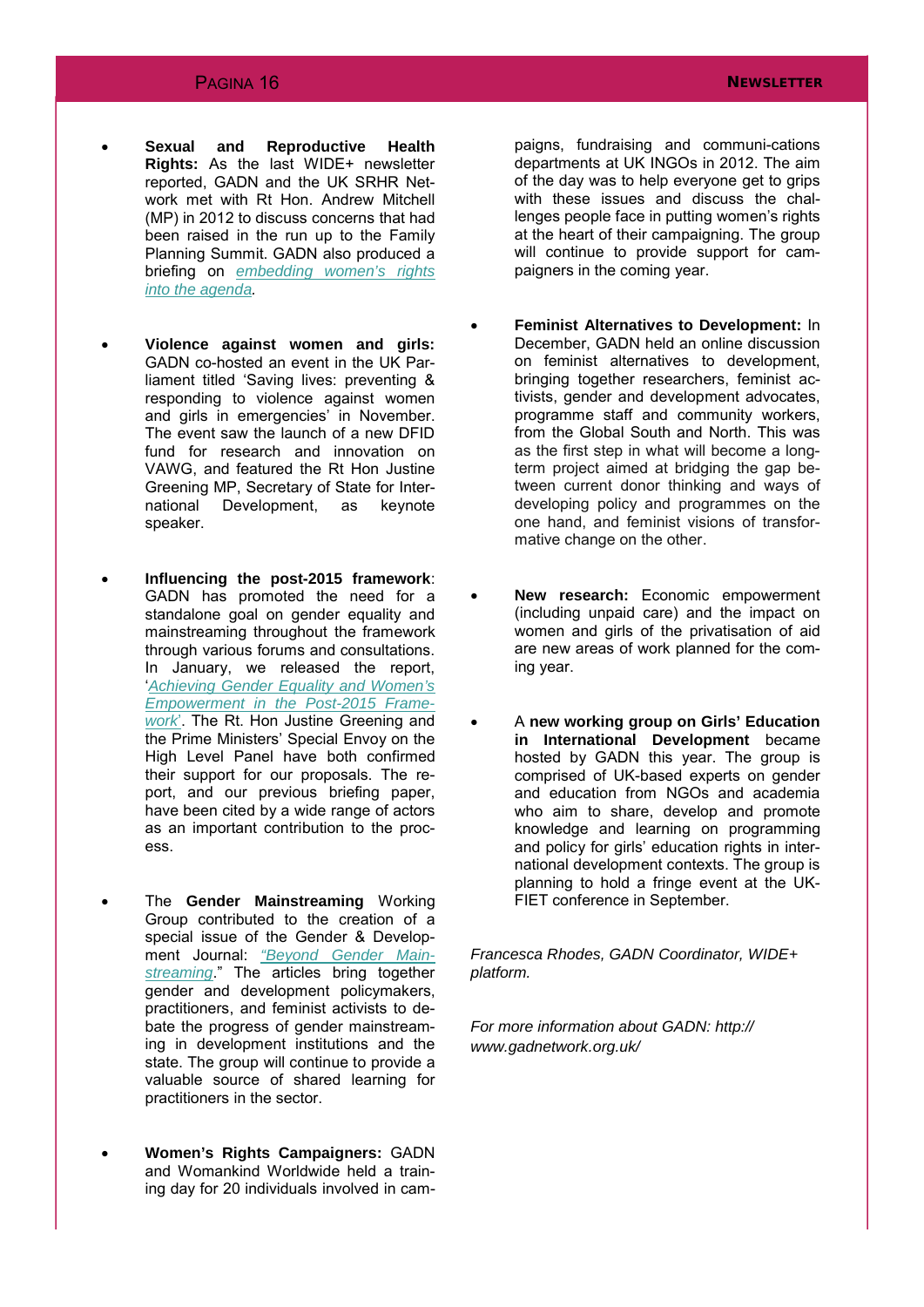## **KARAT Coalition Birthday Fundraiser event**



On January 31, 2013, the Birthday Fundraiser event was held in Warsaw, Poland to celebrate 16<sup>th</sup> birthday of KARAT Coalition and its work in the field of women's human and economic rights in the Region. The event also aimed at expanding KARAT's constituency of supporters including the business community.

It was attended by more 100 guests who had a chance to find out more about KARAT's work, see the exhibition of photographs of women and by women from Central & Eastern Europe, and support our work by donating small amounts to KARAT in exchange for magnets and badges. The birthday celebration was a great opportunity for our team to meet old friends of KARAT and make a new ones, and we are very grateful for all the support that our guests gave us. We hope that the links established and strengthened at the event will last for many years.

See the photos from the Birthday Fundraiser event on KARAT's Facebook fanpage (*[https://](https://www.facebook.com/KARATCoalition) [www.facebook.com/KARATCoalition](https://www.facebook.com/KARATCoalition)*). Photographer: Ewa Dąbrowska-Szulc

*Read more about KARAT's herstory: [http://](http://www.karat.org/about-us/mission-and-her-story/) [www.karat.org/about-us/mission-and-her-story/](http://www.karat.org/about-us/mission-and-her-story/)*

*For more information please contact Agnieszka at: agnieszka.mazurek(at)karat.org.pl*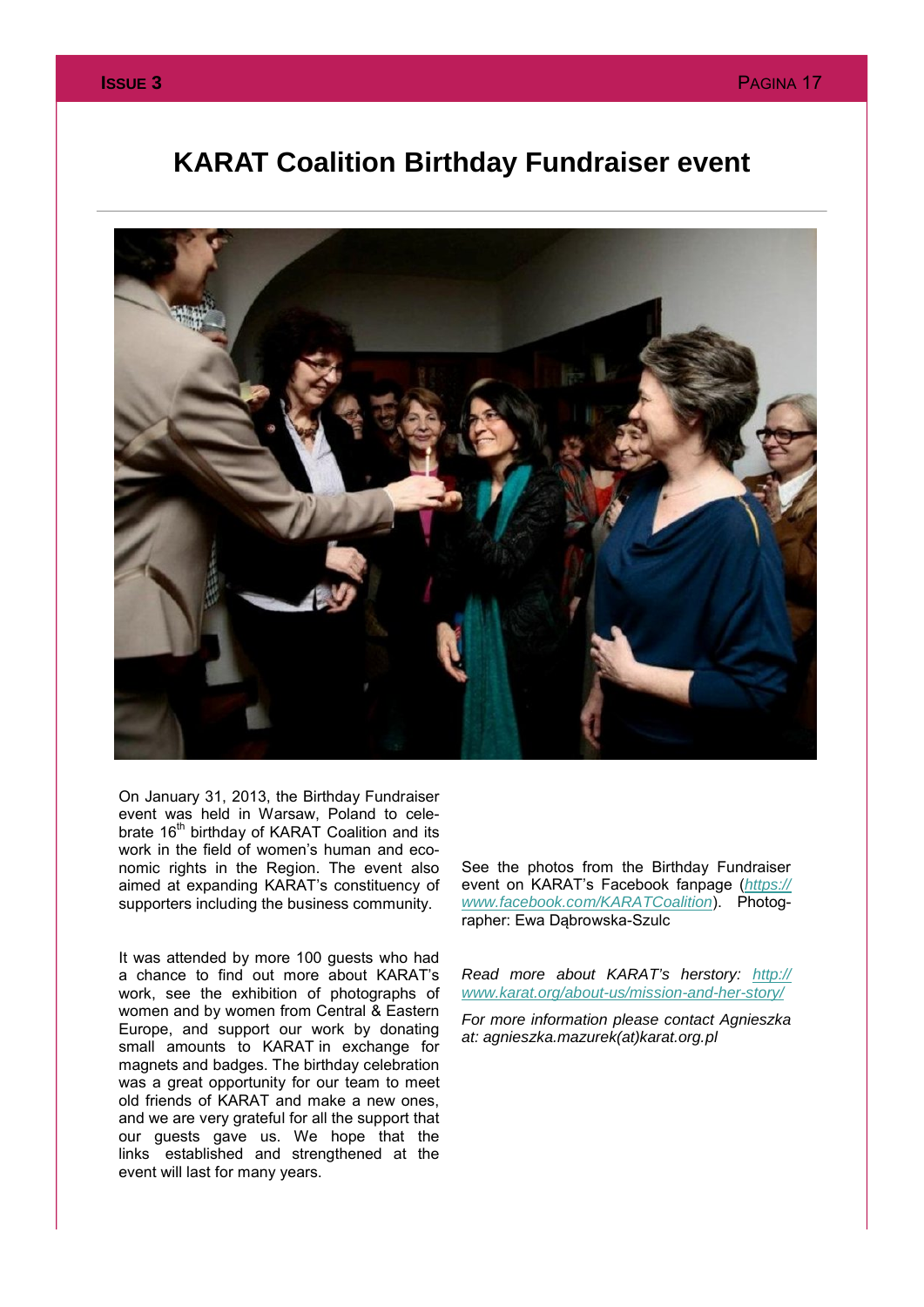## **DCF Vienna Policy pre-dialogue meeting on Gender Equality, December 2012**

**In December 2012 The United Nations Department of Economic and Social Affairs***,* **in collaboration with UNWOMEN and the Government of Austria, organized the first dialogue in a series of multi-stakeholder consultations in preparation for the 2014 United Nations Development Cooperation Forum (DCF). The meeting's participants tried to answer the question how gender equality and the empowerment of women could be firmly placed at the centre of a post 2015 development agenda in light of a changing development landscape with emerging challenges.**

The dialogue became an opportunity for feminists to express their opinions on gender in a new UN development agenda. Some of the discussion focused on the issues brought up by Wendy Harcourt who cooperated with WIDE for many years and is currently part of the WIDE+. She talked about the underlying problems that are causing the increasing inequalities and the crises we are facing. She stressed that the world has changed in these last 15 years in ways that the old MDG framework cannot address. We have to take a novel approach to gender equality and start from asking 'why gender inequalities are replicated in so many institutions such as UN, the office, the factory, the village or the home?'.

Ireen Dubel who represented Hivos, concluded the discussion by talking about the importance of validating past time achievements. She stressed that the women's human rights need to be centre stage in the future development agenda, not as one goal, not mainstreamed with a few indicators here and there, but in each and every sustainable development domain. It will not be possible, however, without a broad participation of women's rights activists and organisations in the processes of formulating and shaping this agenda. Key drivers of this agenda, however, need to be resourced, adequately and in a sustainable manner, within civil society but also within the other domains of governments, the donor community, private sector, etc.

*Both presentations can be find in full below. This introduction is taken over from the KARAT February issue:*

*(http://www.karat.org/wp-content/uploads/2013/03/ KARAT\_News\_February\_20132.pdf).*

## **DCF Vienna Policy Dialogue: New dynamics for gender equality in a changing context**

## **By Wendy Harcourt (Keynote Address)**

Thank you for the invitation and the challenge to speak off the cuff, and be provocative. Among many proposals about what I could speak about 'off the cuff' was 'the major threats of discussion on gender equality and development cooperation and the post 2015 UN development agenda'.

I suspect the word should have been 'threads', however to start my provocation I will choose to look at the threats to our discussion. But then, turn from those threats to points of a strategic narrative that I hope participants can 'thread' together themselves in their discussions of this policy dialogue.

So to begin with threats to our discussion. The biggest threat is that we ourselves go on with business as usual.

Quite frankly we cannot afford to do so. We need to put to one side all those professional, technical issues, all the debates about indicators, targets, goals, gender mainstreaming, that we keep saying are not working and need to be refined and rethought and replanned …This would be our business as usual.

It is not longer enough to say we have to be more efficient in our planning, more accountable to the people, more strict in our measurements, more careful in our spending money, more appealing to our targets, more in tune with our beneficiaries, more clever in our advocacy …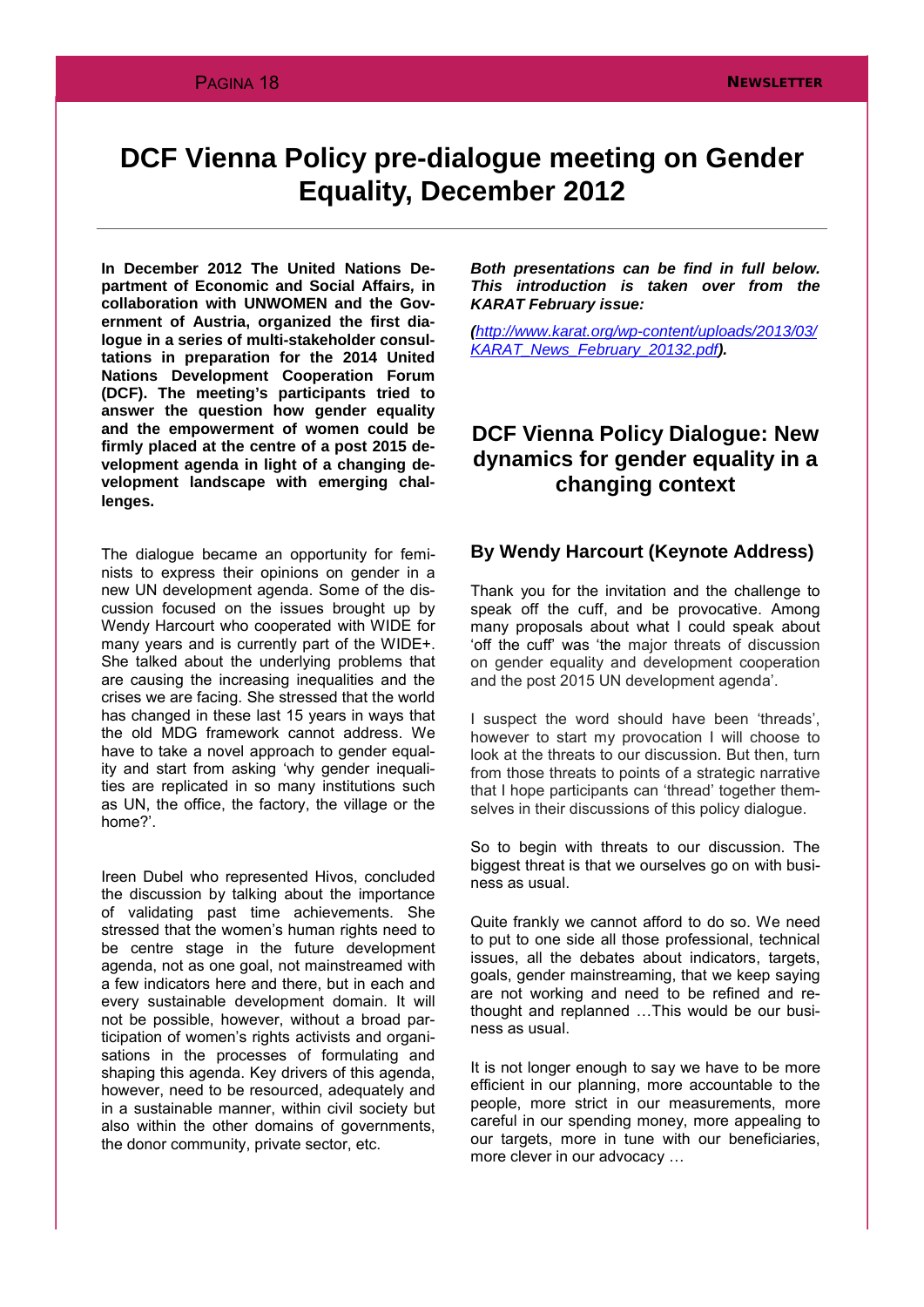We need to look at the underlying problems that are causing the increasing inequalities and the crises we are facing. We need to recognize the world has changed in these last 15 years in ways that the old MDG framework cannot address. That all our tools and analysis cannot capture that yet.

#### **Challenges in our changed world**

The world has changed in ways that challenges our business as usual. We need to look them in the face, we need to take them on board , we need to engage them in our business, and if we do so, our business is going to change. Let me name just three:

**First, there are different actors on the scene**: the new players, the BRICS. These powerful countries are made up of governments and business that are not caught in the same colonial narrative and history that has formed the OECD development agenda of today.

OECD, particularly old Europe, is as a result also a very different player now on the global stage – it is dealing with its own internal crises – the faltering financial system, the strains of governance, the increasing precarity of work, youth unemployment, care crisis with the crumbling of the welfare state, uncertainty, rise of racism, violence and protest.

So as new players come onto the global scene, we need to consider 'what would a post colonial decolonialised development look like?'. Are these new players in 2015 going to create a new culture for development? What does that look like? Where is gender equality in these new cultures? What will be these new narratives of development?

Second, we are all aware of the power of **social media, cyber space escapism, cyber organising flash mobs, getting people on the streets** in the Arab spring in the UK lootings, mobilising people on the streets, everywhere – of all ages, the unemployed, the pensioners, the marginalised, the school children, the sex workers.

So, where are all those different social movements the social networks, those who say they don't believe in TINA (There Is No Alternative)? These are not the old organised labour, these a new types of political citizens, netizens, holding out a promise of new forms of governance, citizenship and democracy not wanting to be beholden to the state. How are they to be engaged in the development agenda? What kind of gender equality is informing their efforts to organise in

#### new ways?

**Third, the reality of the climate crisis, the energy crisis, the food crisis, the financial crisis, the care crisis.** It seems there is general agreement that we need to revisit the sustainable development debate, go back to the future. Two decades after the Earth Summit, people recognize that that sustainability has to be at the core of the post 2015 agenda.

What are these sustainable production models, how can we ensure energy efficiency and green technologies, and most importantly how are we to change consumption patterns?

Are we, in our search for sustainability issues, going to turn to big business, to technologies? Or are we going to listen to non western knowledges – indigenous knowledges about 'buen vivir' 'ubuntu' caring for the Earth, acknowledging its limitations, and the dangers if we ignore it in our pursuit of what is now being called 'inclusive growth' resilience and green economy? What will be the role of indigenous women, of peasant women and rural women farmers? Can we learn from those knowledges about the limits to growth (rather than inclusive growth).

Are we going to acknowledge that sustainability is not about resources as such? It is about systemic change, institutional change, it is about building capacities and new systems from peoples' knowledge and experience of nature and culture, and recognizing the damage and violence of development.

It means listening and respecting other cultures and knowledges and not imposing our predefined models, prescription. It means taking responsibility for the damage to the environment and cultures. Can we finally recognize that sustainability means that the post 2015 agenda is as much about the realities of a woman in Italy as a woman in Kenya? Can we talk about development universally, not about those that know and those that don't? Can we instead of talking about voices of marginalized women, listen to them?

### **Gender equality in this changed world**

So given these challenges to our business as usual, where is gender equality to be in this fierce new world? Is it to be about getting more poorly paid jobs for women in factories making shoes and jeans, or flowers and bananas to be flown across the world for other women to buy? Is it about better rights for domestic workers living for years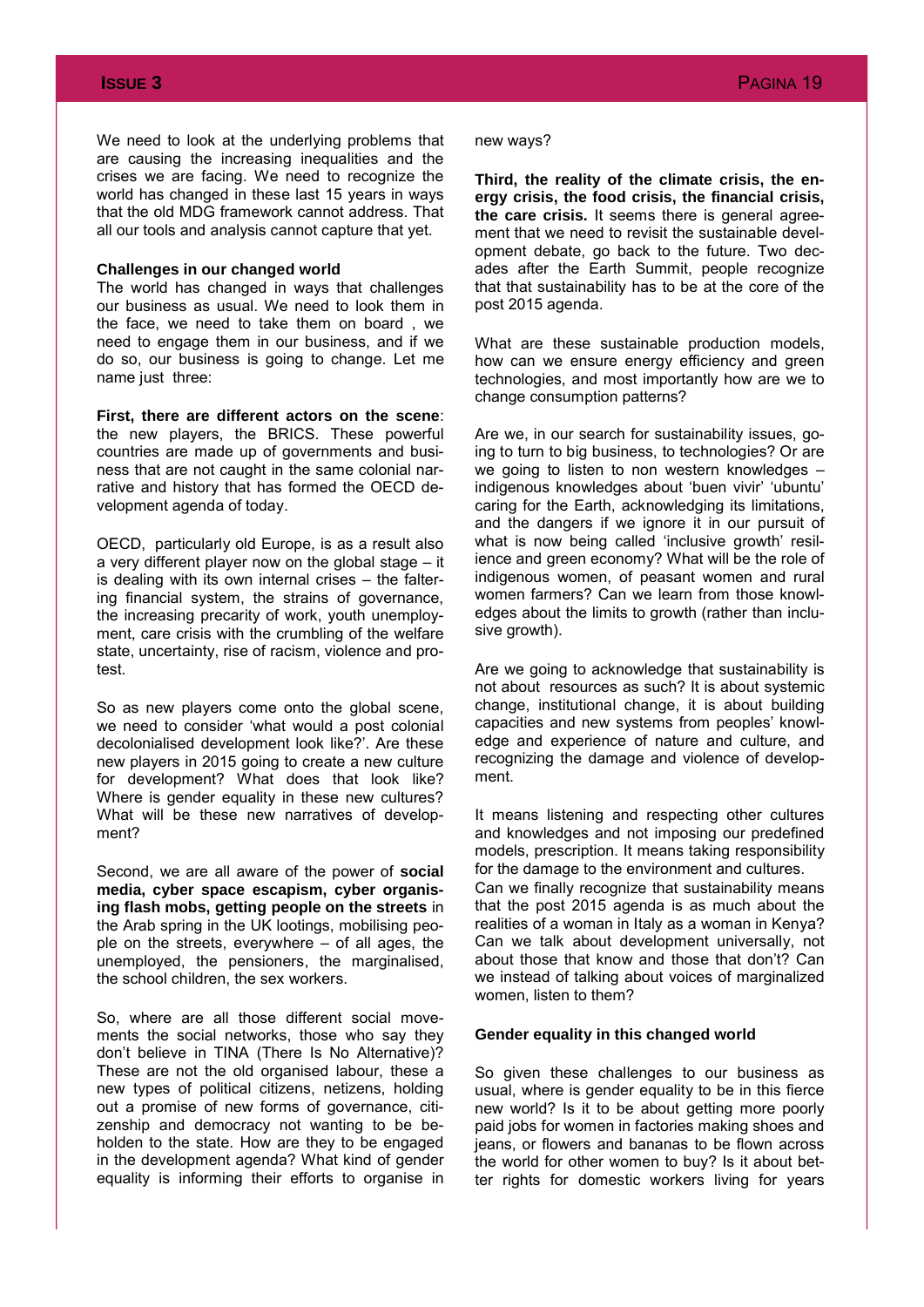## **PAGINA 20 NEWSLETTER**

away from their family and communities to clean the toilets of rich women? Is it about ensuring more condoms for sex workers women to service tourists in exotic locations? Do we want 50% women in the Forbes 500?

Is this what 'investment' in gender equality means? It would be if we go about business as usual.

But let us stay with that uncomfortable thought, that we do not want to do business as usual, so how do we stay with the troubles and difficulties we face and build new narratives from them? What are the threads then for our discussion here?

We could, for a start, ask why gender inequalities are replicated in so many institutions, such as the UN, the office, the factory, the village, the home. Patriarchy is alive and well, and we need to be able to call it in different political, economic, social and cultural arenas much more forcibly. We need to look at masculinity in development as part of our gender equality agenda.

Then, whatever happened to all the work we have done? Agenda 21, CEDAW, Beijing, Cairo, there are gender norms, negotiated principles of human rights that can be built on, worked on and used put into action. We have agreed frameworks, why is it we cannot make them stick? When we look at the MDGs we might get one answer in their reductionism which missed the insights of those agreed norms.

Another thread is the human rights agenda. Why is that human rights, though so well documented, so talked about, is seen as an optional extra when it comes to economic and social rights? How can it become something that every Finance Minister, every Planning Commission, every Minster for Trade, Industry and Agriculture, every Central Bank, must pay attention? And what about the rights of the planet? And what rights do businesses feel accountable to? Is fair trade the answer? What would gender responsive budgeting look like if those in power understood the care work continuum?

And business - how can we include businesses in the post-2015 agenda? We all hold our suspicions about Nike campaigns for girls but these

are the players who are with us now. We know that the private sector, if not held accountable lead to inequality, precarious work, tax avoidance and evasion, systemic financial risk, environmental degradation and failure to realize human rights. Is there here a strong role for civil society? What type of democracy do we envisage for netizens, and what about accountability to future citizens?

Finally, what is the gender perspective on the Global Commons, or Mother Earth? Where do women, other cultures, fit in this sense, now of nature once something we felt we could tame, is taking its revenge? Is that the right narrative? – how do we work with our naturecultures moving away from the modern development framework with its fixation on the economic to include the ecological and social needs of people and the planet?

*Wendy Harcourt, researcher/lecturer at the International Institute of Social Studies and WIDE+ task force member.*

## **DCF Vienna Policy concluding statement on behalf of CSO's present**

## **By Ireen Dubel (Concluding Remarks)**

I have been asked by the conference organizers to give you an off-the-cuff message, responding to our deliberations, and yet representing the main issues on behalf of the CSO's present at this meeting. An impossible task as I can not do justice to the richness of the CSO inputs during the past two days as they are all relevant. Yet as my time is limited, I do not want to waist time in repeating critical issues said already.

Let me share a few sticky points that I take away from our deliberations that we all should take notice of in the process towards the post-2015 development agenda.

1. **The importance of respect for history in two ways**: the importance of time frames/long term perspectives and the importance of validating of past time achievements.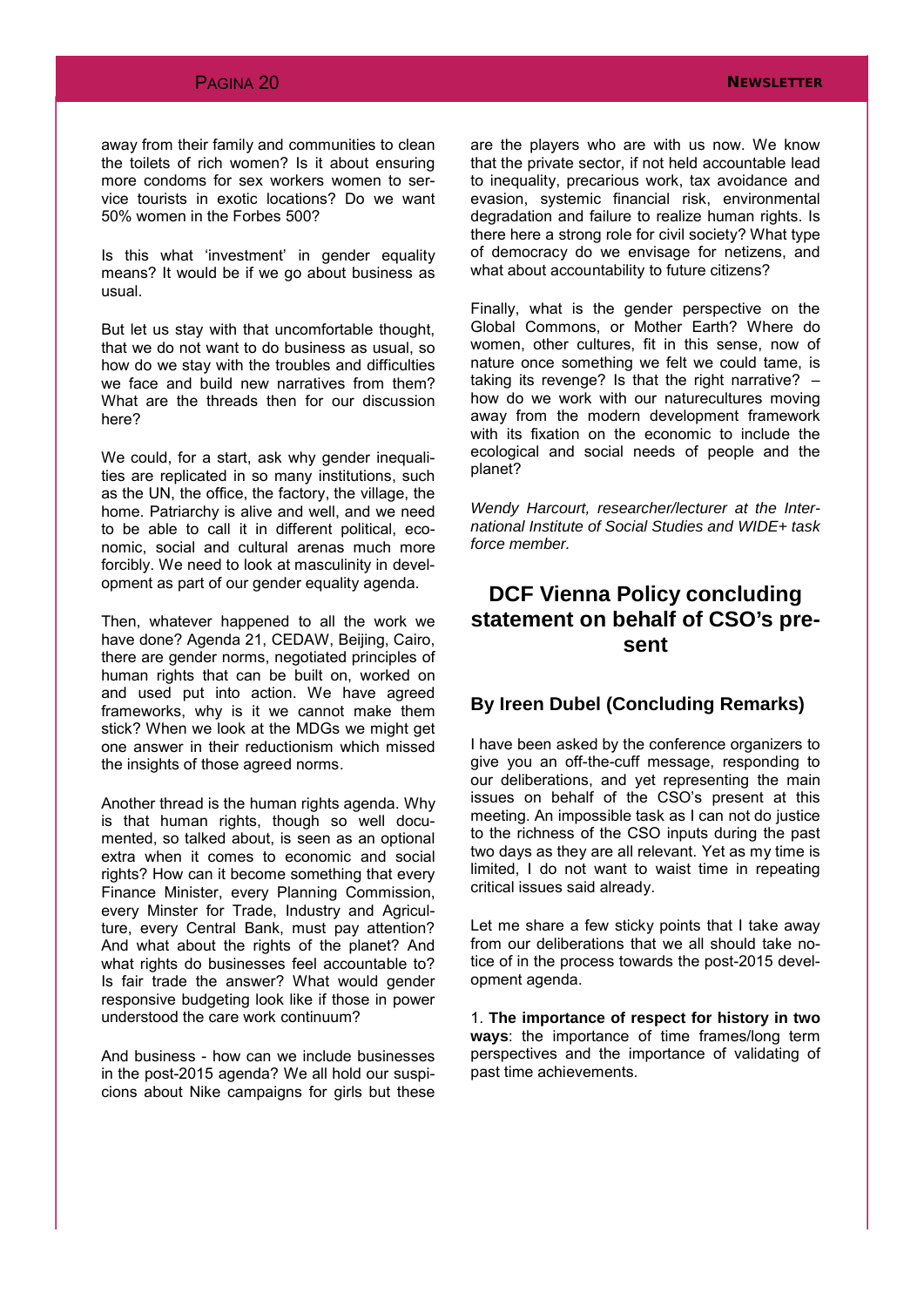In the Netherlands both my grandmothers were born without the right to vote or stand as a political candidate. As adult women they lost their jobs as civil servants once they got married. My mother's destiny, being a PhD graduate in chemistry, was full-time motherhood after marriage and loads of unpaid voluntary community and care work. I belong to the first generation of Dutch women that combined work, care, community activism and having the choice to have children or not and enjoy a same sex relationship openly.

Expansion of the range of strategic choices open for women (and men) to decide about the pathways of their lives now and in the future, as Naila Kabeer has conceptualised so well, that is what the agenda of women's rights and gender equality is about, and that is a long long-term agenda, which is not linear and subject to setbacks, which we have seen in particular in the form of the backlash against sexual and reproductive rights since the turn of the century.

We need to acknowledge past time achievements, being in Vienna especially. History was made almost 20 years ago at the World Conference on Human Rights in 1993: women's rights being acknowledged as universal, unalienable and indivisible human rights and with violence against women recognised as a violation of human rights with states have the responsibility to prevent, to provide support and protection, to ensure access to justice in relation to all forms of violence including violence committed by non-state actors.

We need to build on these historic achievements: the Universal Declaration on Human Rights, CE-DAW, Vienna, the Cairo Programme of Action, the Beijing Platform for Action, the five UNCSR on women in conflict, the ILO Conventions and the instruments of special rapporteurs and Universal Periodic Reviews. Women's human rights or rather human rights for all need to be centre stage on the future development agenda: not as one goal, not as being mainstreamed with a few indicators here and there, no in each and every sustainable development domain. Nothing less than that. Lydia, Cecilia, Wendy, Andrea, so many here present in the room have emphasized the importance of this. So we need a combination of respect for our long-term agenda that is not silverlined with linear progress with the urgency to put this agenda centre stage given its crucial role for humanity and human kind now and in the future.

2. I am getting older but not forgetful. I am seriously concerned about the **institutional amnesia** in the UN, in governments, in parliaments, and also among CSOs **about the importance and**  **relevance of gender equality and gender justice**, inclusivity and social justice for a sustainable planet and human development and well being for all. Why do we have to start from scratch all over again when concepts such as the global public goods are being introduced. Why can't these embrace the Universal Declaration on Human Rights as a global public good that deserves protection and adherence to in order to sustain our planet, our lives and the lives of future generations. So can we refrain from reinventing wheels.

So many of you said over the past few days and I was happy to hear you saying that: "we should have included violence against women, we have neglected the critical importance of sexual and reproductive rights, we went for a too narrow, countable and measurable, universal results/ indicators agenda."

Well, women's rights activists said so in 2000, they demanded gender repair work, culminating in 2005 with the Taskforce on MDG3, with unfortunately extremely limited success in terms of the official MDG agenda and its indicators. Tell me something: we do not want to do gender repair work once more as damage control is a bad practice. It is an unsustainable aftermath strategy, with very limited impact. So really we can not buy into another process of a gender blind post-2015 development agenda, be it post MDGs, be it the new SDGs. The post-2015 development agenda should have substantive gender equality at the centre and this applies across the board for all countries in the world. This requires meaningful participation of women's rights activists and organisations in the processes of formulating and shaping this agenda.

3. Acknowledgement of the drivers of the agenda of gender equality, women's rights and gender justice. **CSOs demand a sincere acknowledgement of the driving role** that women's civil society activists, as individuals, citizens, netizens, social media activists, as women's organisations and movements play in upholding and promoting this agenda. Some of you in this room might not like it, but CSOs have sincere doubts about the role that the MDGs have played in driving the MDG3 and MDG5 agenda. Hasn't that been pushed for and driven by CSOs by demanding national and local level implementation of CEDAW and the Cairo PoA and the Beijing PfA?

It reminds me of the Dutch government four yearly, compulsory reports on CEDAW. These are full with results and achievements claimed by the Dutch government, but in actual fact these results have been driven by civil society actors and citi-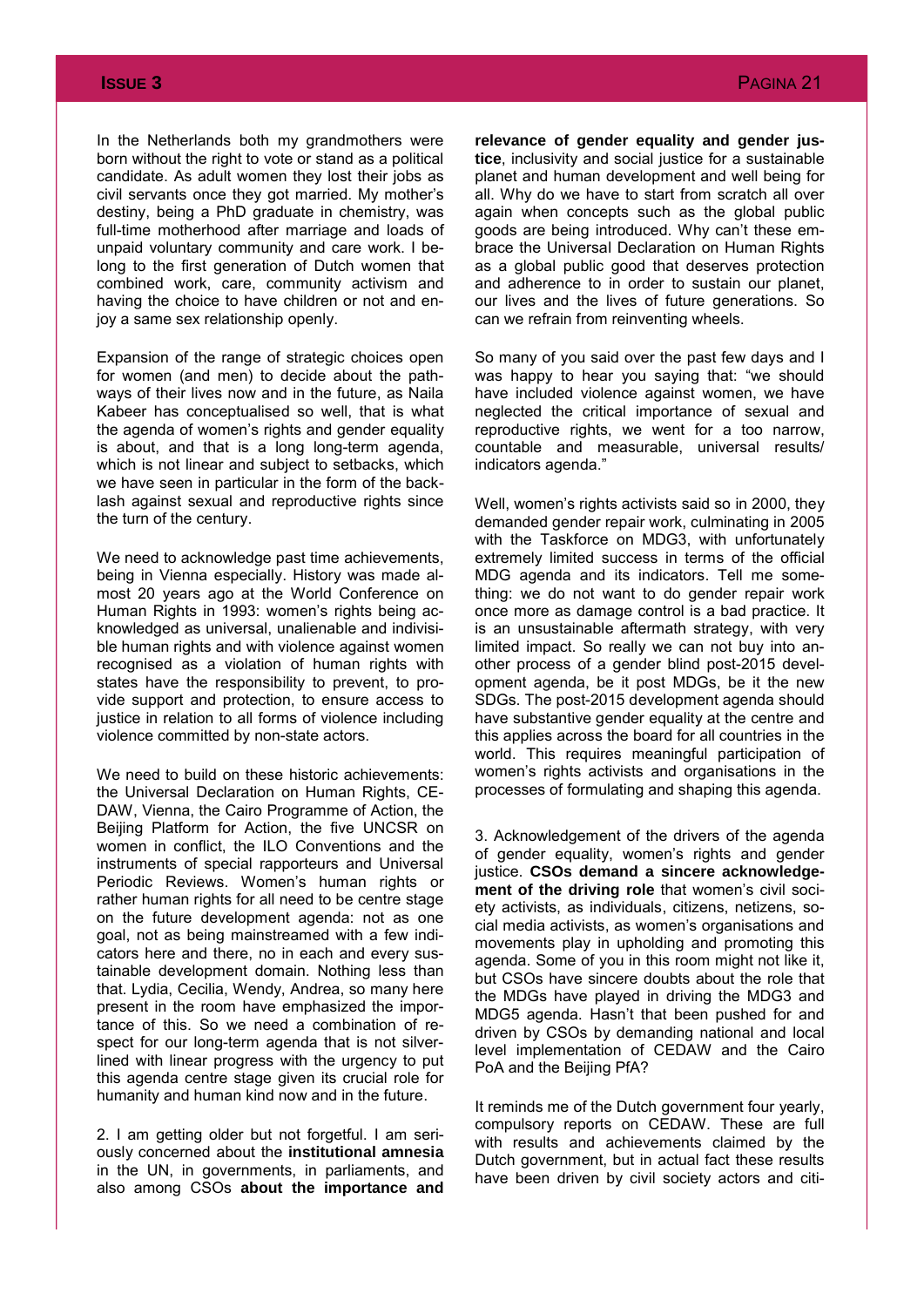## PAGINA 22 **NEWSLETTER**

zens and often were countervailed and achieved inspite of the government. In this era of results based management, governments and development agencies claim contributions or attributions that are highly questionable. We might need a proper audit on the contributions to achieving the MDGs.

Accountability is a critical notion but it should entail multiple accountability from all stakeholders be it governments, civil society, private sector, parliamentarians, trade unions, individual citizens.

4. **A final sticky point concerns resources**. Given who have been the drivers of the agenda on the table during the past two days, key drivers of this agenda need to be resourced, adequately and in a sustainable manner, within civil society but also within the other domains of governments, the donor community, private sector etc.

In a time of increased scarcity of resources, especially in terms of official ODA – taking the Dutch as a very current example not sticking to 0.7% obligation – I want to challenge all of us gathered here, about the costs of processes like the one we are currently in, and the paper work or virtual reality of our work. I now face the difficulty of having to make choices, for instance to invest our scarce resources into an organisation that is fighting for decent working conditions in the Kenyan flower farms or into attendance by a

Kenyan women's rights organisation into our conference deliberations of the past two days. What would be your response to the question what investment would yield more impact for the agenda of women's rights and gender equality? These are real dilemmas in our work today – so let us not be complacent and not refrain from difficult choices. Whilst making these choices the overarching quidance will be, should be not to trade-off the core objectives and values of upholding women's rights, human rights, gender and social justice in a sustainable manner.

*Ireen Dubel is Senior Advisor Women's Rights at Humanistic Institute for Co-operation with Developing Countries*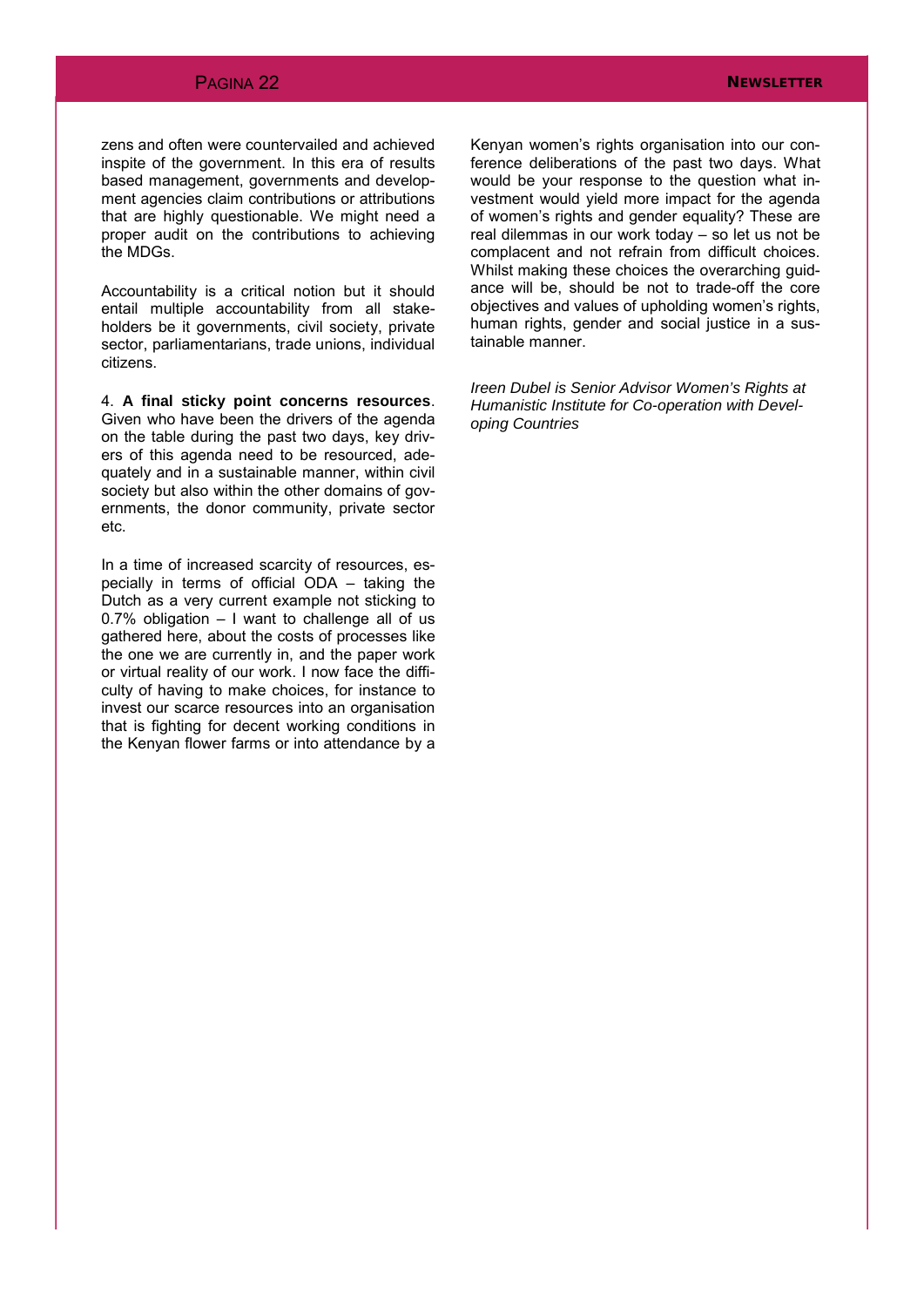## **European Parliament calls EU to address the double punishment for women due to crisis**

On 19 February, 2013, the Committee on Women's Rights and Gender Equality (FEMM) of the European Parliament adopted a draft report on *[the impact of the economic crisis on gender](http://www.europarl.europa.eu/meetdocs/2009_2014/documents/femm/pr/921/921039/921039en.pdf)  [equa-li-ty and women's rights](http://www.europarl.europa.eu/meetdocs/2009_2014/documents/femm/pr/921/921039/921039en.pdf)*. Rapporteur Elisabeth Morin-Chartier (EPP, France) believes the long-term impact of the crisis on women is underestimated, and *[calls](http://www.europarl.europa.eu/document/activities/cont/201302/20130220ATT61426/20130220ATT61426EN.pdf)* for a limitation of budgetary cuts which could increase the feminisation of poverty, and for the development of genderbased indicators. She said: ""*Women are facing a silent crisis which worsens and weakens their condition. Before the economic crisis unemployment, precarious work, part-time work, low salaries and slow career paths already affected women more then men. Today, with the effects of austerity policies, they are suffering a double punishment*".

Cuts in education, childcare and care services have pushed women to work shorter hours or part-time, thereby reducing not only their income but their pensions as well. In the report, the MEPs are calling the EU Member States and the European Commission to implement a set of measures to address the "double punishment" women suffer since the beginning of the crisis.

In March, the European Parliament Plenary Session adopted this non-binding resolution on the impact of the crisis on gender equality and women's rights. It was passed by 495 votes to 96, with 69 abstentions. MEPs say that to restore growth and to reverse the effects of the crisis, member states must invest in lifelong training, reskilling policies, teleworking and new jobs, promote female entrepreneurship and develop childcare facilities. They must also include women in decision-making and promote gender balance on company boards.

## **EU-wide civil law protection for victims of gender violence**

On March 19, 2013, the committees Legal Affairs and Women's Rights of the European Parliament approved a law saying that the victims of stalking, harassment or gender-based violence who are granted protection in one EU member state would get fully equivalent protection if they freely move to another EU state.

The new EU law would add civil law protection to the criminal law protection already enforced under the European Protection Order (EPO) Directive. This law would eliminate all the formalities currently required to ensure recognition and enforcement of civil protection measures for people under threat who cross the EU's internal borders. The committees recognized that the continuity of specialist support services to victims of genderbased violence as well as specialist training for officials likely to deal with cases of violence against women are the important part of the victims' protection system of EU. This regulation will apply to cross-border cases with effect from January 2015.

This is a news item taken over from the March issue of KARAT News: (*[http://karat.us4.list](http://karat.us4.list-manage.com/track/click?u=a88b012a6dab0a7a254c9274b&id=fcc634ccc9&e=1139c973d1)[manage.com/track/click?](http://karat.us4.list-manage.com/track/click?u=a88b012a6dab0a7a254c9274b&id=fcc634ccc9&e=1139c973d1) [u=a88b012a6dab0a7a254c9274b&id=fcc634ccc](http://karat.us4.list-manage.com/track/click?u=a88b012a6dab0a7a254c9274b&id=fcc634ccc9&e=1139c973d1) [9&e=1139c973d1](http://karat.us4.list-manage.com/track/click?u=a88b012a6dab0a7a254c9274b&id=fcc634ccc9&e=1139c973d1)*

## **EWL 50/50 CAMPAIGN: more gender equality on the road to the 2014 European elections**

The EWL (European Women's Lobby) launched for the 2014 European Parliament Elections its 50/50 Campaign. The campaign aims to achieve gender balance in all European institutions. In the lead up to the 2014 elections, some actions and seminars throughout the campaign will be supported by representatives of the five political groups in the European Parliament.

The start with, EWL calls on national political parties, in preparation of the European elections in 2014 to compose their electoral lists in a way that will ensure gender parity results. And they call on political parties to fully include issues of women's rights and gender equality in preparation for the European elections in 2014.*[http://](http://womenlobby.org/spip.php?article4710) [womenlobby.org/spip.php?article4710](http://womenlobby.org/spip.php?article4710)*

**Feminist Statement on advancing the**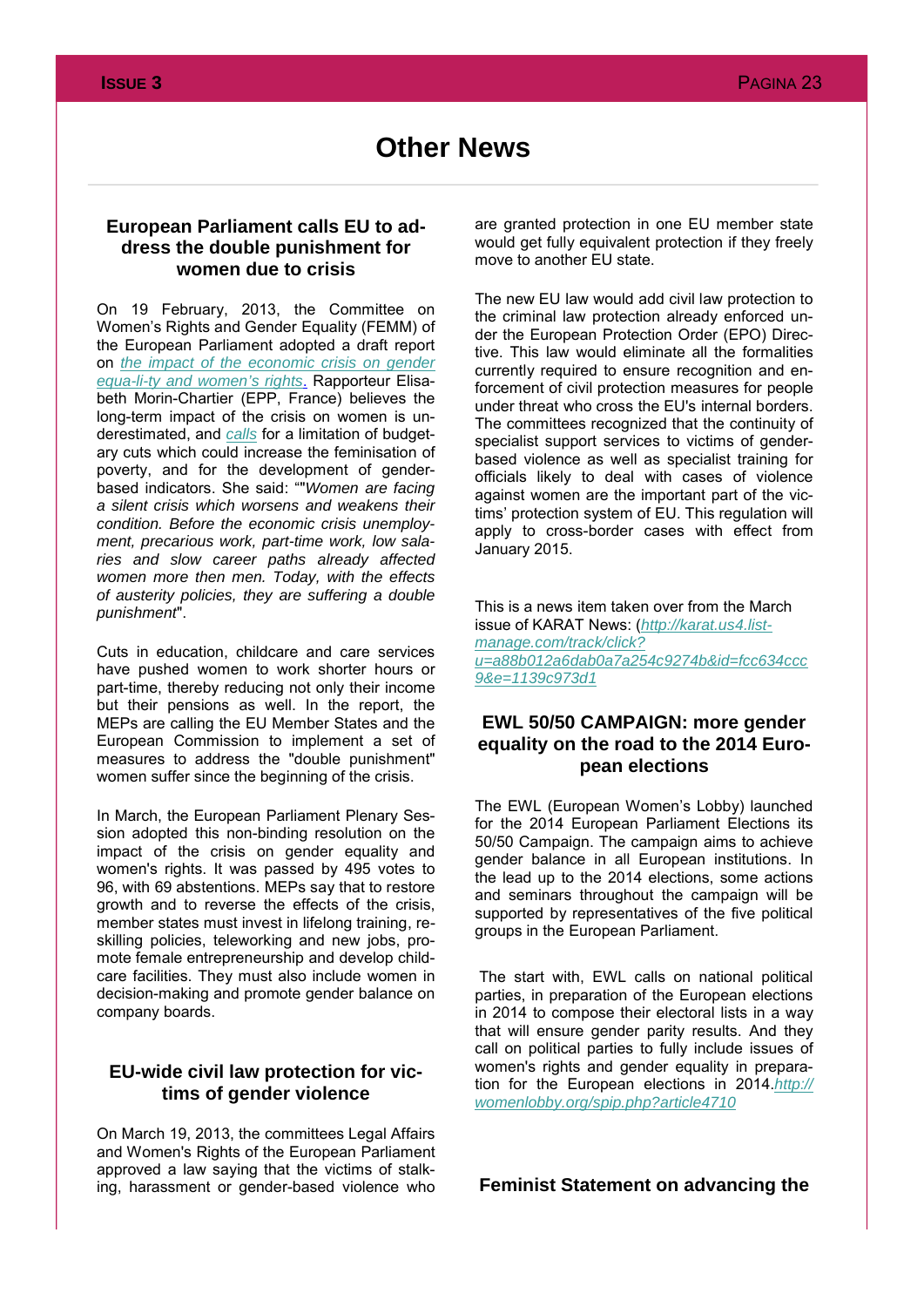## **Post-2015 Sustainable development**

The international NGO conference "*Advancing the Post-2015 Sustainable Development Agenda*" brought together about 250 civil society activists and representatives from key stakeholders in order to draw together civil society inputs into the Sustainable Development and Post-2015 discussions. It took place on 20 – 22 March, 2013, in Bonn, Germany. One statement was formulated on women's rights. People can undersign the statement online: *[http://](http://www.worldwewant2015.org/node/332171) [www.worldwewant2015.org/node/332171](http://www.worldwewant2015.org/node/332171)*

The statement 'structural transformations for women's rights and gender justice' starts with: "we *will not be mainstreamed into a polluted stream: feminist visions…*" The statement calls: "*for deep and structural changes to existing global systems of power, decision-making and resource sharing. This includes enacting policies that recognize and redistribute the unequal and unfair burdens of women and girls in sustaining societal wellbeing and economies, intensified in times of economic and ecological crises*".

## **Synthesis Report of Global Public Consultation for the Post-2015 Development Agenda on addressing inequalities**

The *Global Thematic Consultation was* held publicly online at: *[www.worldwewant2015.org/](http://www.worldwewant2015.org/inequalities) [inequalities](http://www.worldwewant2015.org/inequalities)* in the second part of 2012, added by contributions from a diverse advisory group. The Consultation process was co-led and facilitated by UNICEF and UN Women and was supported by the Government of Denmark and the Government of Ghana. The report focused on gender equality in combination with other inequalities.

Among the key messages are the following: Firstly, *"Equality was identified as a fundamental value in the Millennium Declaration, adopted by the Member States of the United Nations at the turn of the century in 2000….Inequalities harm us all. Addressing inequalities is not only the right thing in principle, but also vital in ensuring that we have a sustainable and peaceful world.* 

*Since the Millennium Declaration was adopted, many types of inequalities have worsened….There is no "level playing field" either within or between countries. Market economies and all that they influence are asymmetric, favouring the interests of those who already have an advantage*". The neo-liberal approach has also influenced government policies, further disadvantaging the most marginalized people to use healthcare, water, etc. And policies that target these groups do not address the root causes; instead they focus on dealing with the symptoms of poverty and inequality.

*"On gender-based discrimination -- including the denial of the rights of women and girls, and their disempowerment to take control of their lives and bodies. It remains the single most widespread driver of inequalities in today's world. Genderbased violence, taking many forms, is a major element of this massive and continuing failure of human rights. This and other harmful practices such as female genital mutilation and child and forced marriage continue to perpetuate the subordination of girls and women to men, and act as a barrier in allowing them to develop their full potential. Thus, a self-standing global goal on inequalities should be included in the post-2015 development framework. This should not be limited to economic inequalities but should also address other key dimensions, with particular focus on gender inequalities and gender-related discrimination*."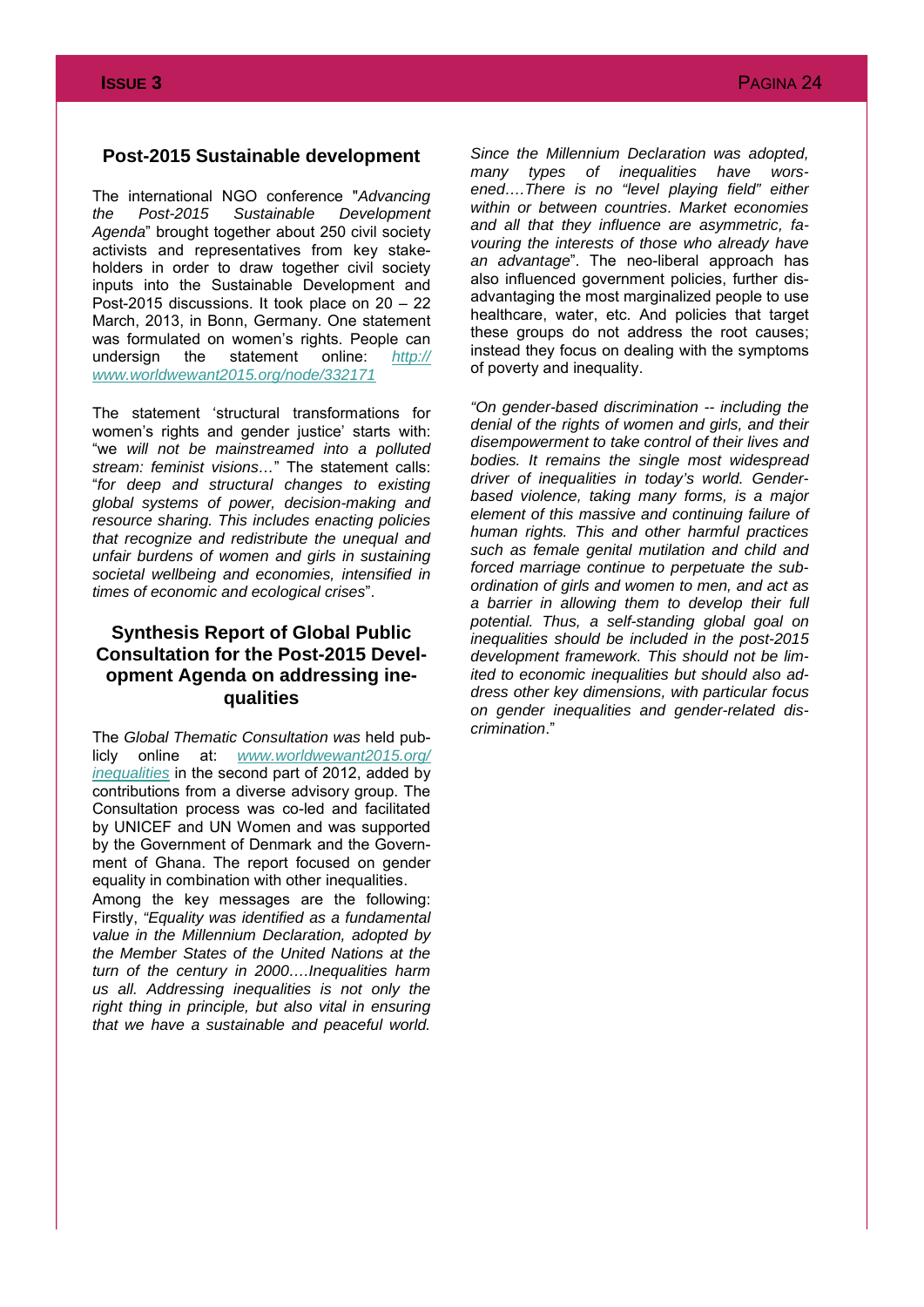## **Publications**

## **European Equal Pay day**

The European Commission marked on 28 February 2013 the third European Equal Pay Day. The European Equal Pay Day is held annually and raises awareness of the fact that women have to work longer than men to earn the same. A new brochure: '*Tackling the gender pay gap in the European Union'*, which explains the gender pay gap, its causes and the benefits of closing it. It also shows examples of national good practices to tackle the gender pay gap. The brochure is available in English but will be available in the 22 EU languages soon. You can download it here: *[http://ec.europa.eu/justice/gender-equality/](http://ec.europa.eu/justice/gender-equality/files/gender_pay_gap/130227_gpg_brochure_en.pdf) [files/](http://ec.europa.eu/justice/gender-equality/files/gender_pay_gap/130227_gpg_brochure_en.pdf)*

*[gender\\_pay\\_gap/130227\\_gpg\\_brochure\\_en.pdf](http://ec.europa.eu/justice/gender-equality/files/gender_pay_gap/130227_gpg_brochure_en.pdf)*.

The gender pay gap website has been updated with the latest developments on equal pay issues, including new statistical data and the new brochure. To learn more, visit: *[http://](http://ec.europa.eu/equalpay) [ec.europa.eu/equalpay](http://ec.europa.eu/equalpay)*.

## **World Bank Report on Norms & Agency: conversations about gender equality in 20 countries**

Social norms, gender roles, beliefs about one's own capacity and assets, etc. determine the opportunities available to women and men - and their ability to take advantage of them. This study covered 20 countries in all world regions, where over 4,000 women and men living in remote and traditional villages and dense urban neighbourhoods, in around 500 focus groups, discussed the effects of gender differences and inequalities on their lives. Despite diverse social and cultural settings, the traits and expectations of the ideal "good" woman and "good" man were remarkably similar across all sample urban and rural communities. Participants acknowledged that women are actively seeking equal power and freedom, but must constantly negotiate and resist traditional expectations about what they are to do and who they are to be. When women achieve the freedom to work for pay or get more education, they must still accommodate their gains to these expectations, especially on household responsibilities.

When only a few women manage to break with established norms - without a critical mass - traditional norms are not contested and may be

reinforced. The process of gender norm change thus appears to be uneven and challenging, lagging behind topical conditions. The easy coexistence of new and old norms means that households in the same community can vary markedly in how much agency women can exercise, and women feel less empowered when opinions and values of families and communities stay with traditional norms.

*Direct Link to Full 160-Page World Bank Report: [http://siteresources.worldbank.org/](http://siteresources.worldbank.org/EXTSOCIALDEVELOPMENT/Resources/244362-1164107274725/On-Norms-Agency-Book.pdf) [EXTSOCIALDEVELOPMENT/Resources/244362-](http://siteresources.worldbank.org/EXTSOCIALDEVELOPMENT/Resources/244362-1164107274725/On-Norms-Agency-Book.pdf) [1164107274725/On-Norms-Agency-Book.pdf](http://siteresources.worldbank.org/EXTSOCIALDEVELOPMENT/Resources/244362-1164107274725/On-Norms-Agency-Book.pdf)*

## **Assessing the gender dimension in World Bank Investments**

Although it is widely acknowledged that increasing the gender sensitivity of development aid increases its effectiveness, gender issues are usually inadequately addressed in World Bank investments and policy and strategy mechanisms. This is highlighted in a new Gender Action - United Nations University World Institute for Development Economics Research (UNU-WIDER) working paper entitled, *["Assessing the Effectiveness of World](http://www.genderaction.org/publications/assessingeffectiveness.pdf)  [Bank Investments: The Gender Dimension."](http://www.genderaction.org/publications/assessingeffectiveness.pdf)*

In this paper, Gender Action's Claire Lauterbach and Elaine Zuckerman evaluate the extent to which the World Bank integrates gender concerns in three sectors - 'agriculture and rural development'; 'sexual and reproductive health and HIV/ AIDS'; and 'conflict prevention and post-conflict reconstruction' - and in several policy and strategy mechanisms. The paper concludes that the Bank only superficially includes women's concerns in its investments and policy and strategy mechanisms. It provides recommendations for making Bank investments and policy and strategy mechanisms responsive to women's needs and rights.

## **The price of austerity: the impact on women's rights and gender equality in Europe**

This European Women's Lobby (EWL) report considers the evidence on the impact of austerity measures on women's rights and gender equality in Europe. Based on data from EWL member organisations in 13 countries and recent research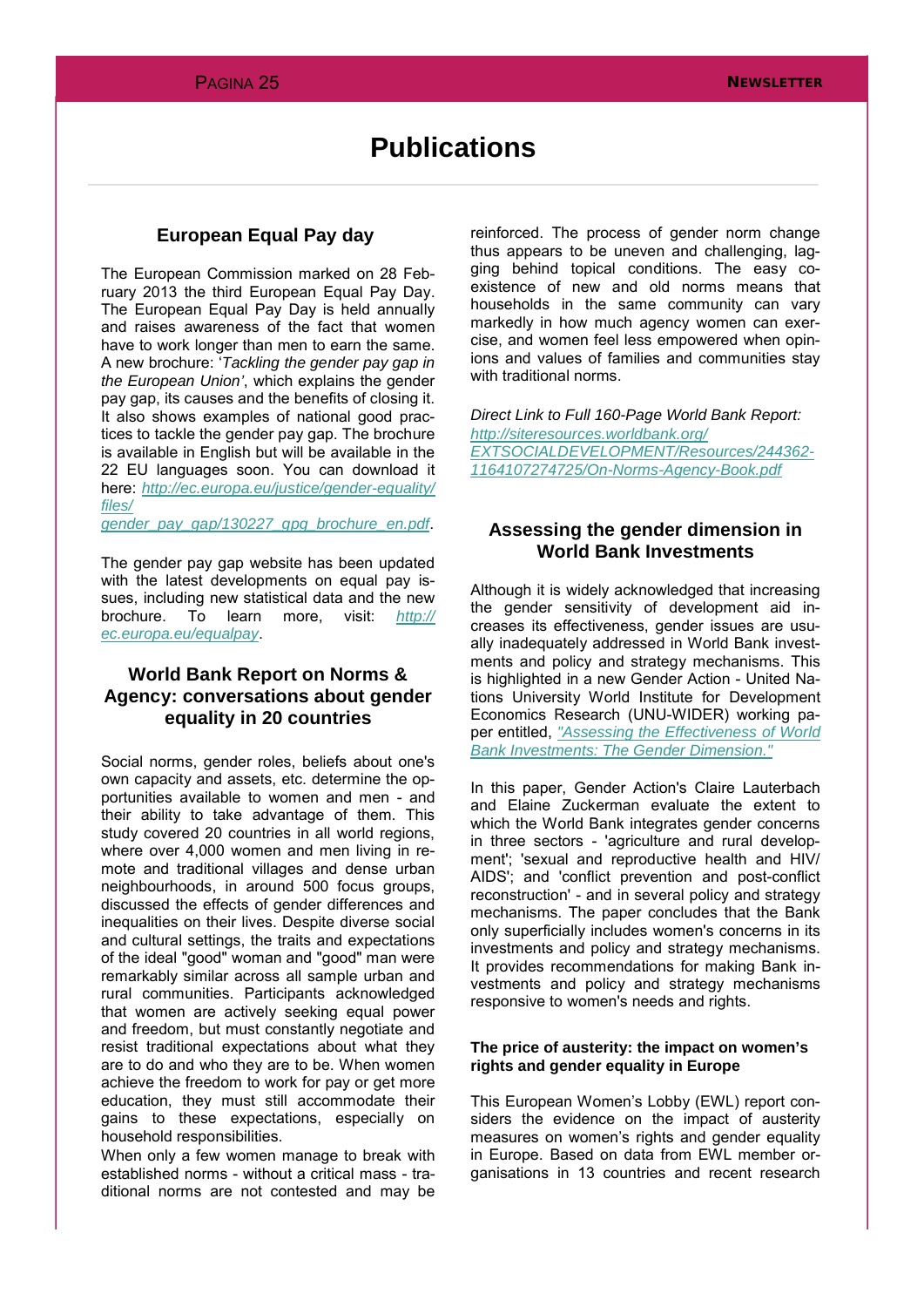## **The price of austerity: the impact on women's rights and gender equality in Europe**

This European Women's Lobby (EWL) report considers the evidence on the impact of austerity measures on women's rights and gender equality in Europe. Based on data from EWL member organisations in 13 countries and recent research from a range of sources, it reveals that austerity policies in Europe undermine women's rights, perpetuate existing gender inequalities and create new ones, and hamper the prospects of sustainable and equal economic progress in Europe. The recent cuts in public spending in European Union (EU) Member States, sanctioned by the European Commission, have the most impact on those who have little voice in economic decision-making: women, children, and the elderly.

*To read the publication: [http://womenlobby.org/](http://womenlobby.org/spip.php?rubrique60&lang=en) [spip.php?rubrique60&lang=en](http://womenlobby.org/spip.php?rubrique60&lang=en)*

## **Empowering the Third Billion: Women and the World of Work in 2012**

Booz & Company created the Third Billion Index, a ranking of 128 countries worldwide that is based on how effectively leaders are empowering women as economic agents in the marketplace. The index is a composite of established data on women's economic and social status. The Third Billion Index is unique in that it focuses specifically on women in the world of work. In their recent publication they analysed the scores of countries: *[http://www.booz.com/media/](http://www.booz.com/media/uploads/BoozCo_Empowering-the-Third-Billion_Full-Report.pdf) [uploads/BoozCo\\_Empowering-the-Third-](http://www.booz.com/media/uploads/BoozCo_Empowering-the-Third-Billion_Full-Report.pdf)[Billion\\_Full-Report.pdf](http://www.booz.com/media/uploads/BoozCo_Empowering-the-Third-Billion_Full-Report.pdf)*

## **Quantifying the impact of women's participation in post-conflict economic recovery**

The purpose of this empirical analysis is to provide a better understanding of how changes in women's roles and activities may contribute towards processes of economic recovery in postconflict societies; whether existing interventions are able to support these new roles (if positive) or to help women overcome negative outcomes; and what interventions the international community and local governments need to encourage in order to support the role of women in economic recovery and peacebuilding processes.

## **Reproductive rights: a tool for monitoring state obligation**

The "future we want" is a future that thinks of gender justice as inseparable from ecological and social sustainability – one that discusses and strives for new models of prosperity, quality of life, and the social dimension of global restructuring in terms that take account of gender. Feminist ecological and economic models and utopias are regaining ground. For the Heinrich Böll Foundation it is crucial to make these ideas heard and to give them greater prominence within the larger discourse on a post-growth, equitable world. The publication is written by Christa Wichterich and published by the Heinrich Böll Foundation this publication.

## **A Feminist Perspective On the last High Level Forum On Aid Effectiveness**

A renewed development cooperation framework emerged from the 4th High Level Forum on Aid Effectiveness (HLF-4) that took place in Busan, Korea, in 2011. What does it mean for the advancement of women's rights? The recent AWID's publication provides a critical assessment of the gains and setbacks for women's rights after HLF-4 by providing a comparative analysis between the demands of women's rights groups and gender equality advocates and what was finally agreed with the Global Partnership for Effective Development Cooperation. Several women's rights organizations with whom we had mobilized to influence the HLF-4 outcomes also provide their regional perspectives: *[http://](http://awid.org/Library/Primer-11-A-Feminist-Perspective-on-the-Busan-4th-High-Level-Forum-on-Aid-Effectiveness-and-its-Outcomes)*

*[awid.org/Library/Primer-11-A-Feminist-](http://awid.org/Library/Primer-11-A-Feminist-Perspective-on-the-Busan-4th-High-Level-Forum-on-Aid-Effectiveness-and-its-Outcomes)[Perspective-on-the-Busan-4th-High-Level-Forum](http://awid.org/Library/Primer-11-A-Feminist-Perspective-on-the-Busan-4th-High-Level-Forum-on-Aid-Effectiveness-and-its-Outcomes) [-on-Aid-Effectiveness-and-its-Outcomes](http://awid.org/Library/Primer-11-A-Feminist-Perspective-on-the-Busan-4th-High-Level-Forum-on-Aid-Effectiveness-and-its-Outcomes)* (in English and Spanish).

## **ILO Report: Global Employment Trends for Women 2012**

Women face higher unemployment rates than men globally, with no improvements likely in the coming years, according to an ILO report. The gender gap in global labour markets showed some convergence in the earlier part of the last decade but increased after the crisis erupted in 2007, according to an ILO report produced in collaboration with UN Women. The picture varies considerably among regions. The ILO's Global Employment Trends for Women 2012 looks at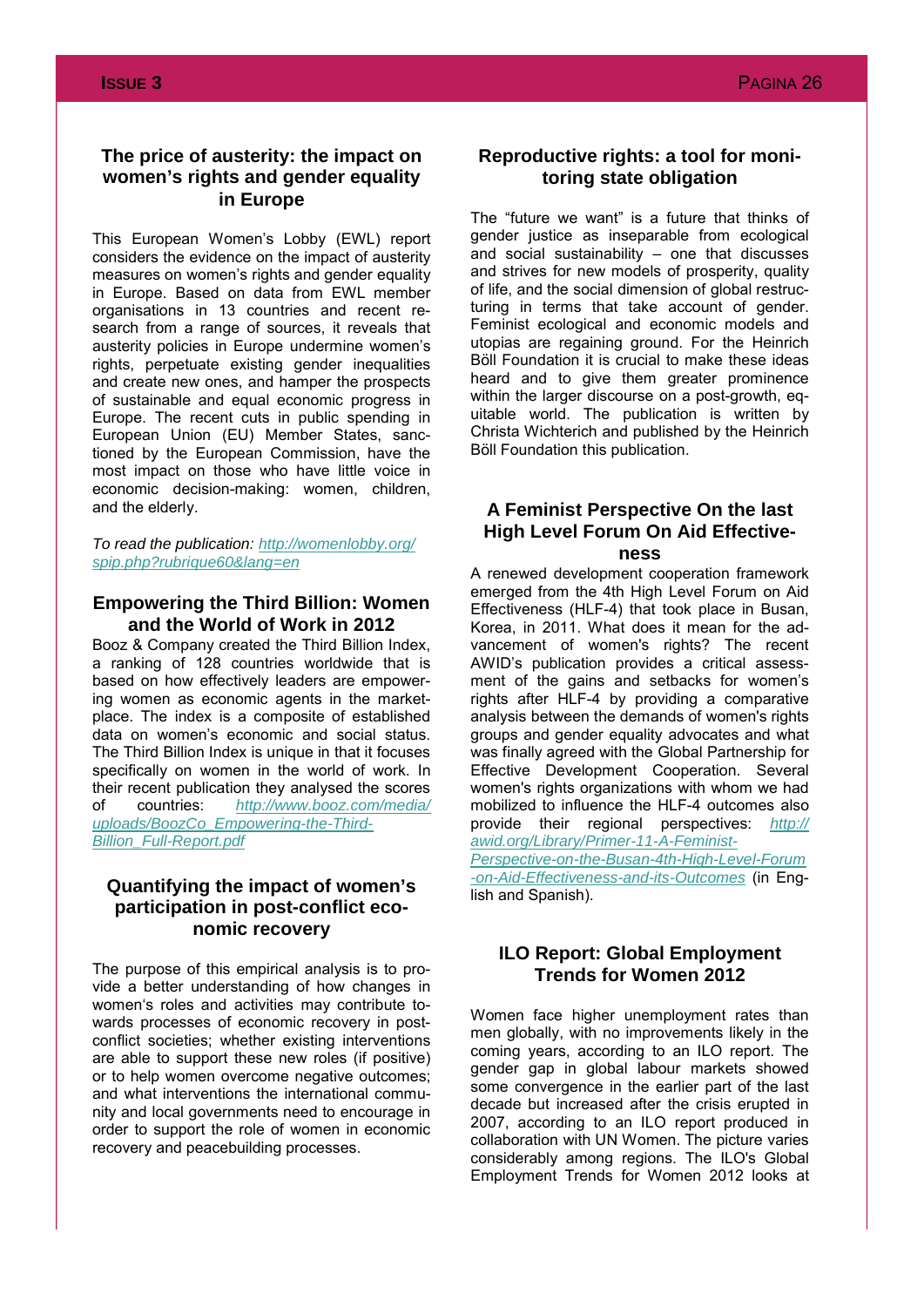the gender gap in unemployment, employment, labour force participation, vulnerability, and segregation in jobs and economic sectors.

## **IDLO report 'Accessing Justice: Models, Strategies and Best Practices on Women's Empowerment'**

This report challenges traditional development approaches and argues that the law has let women down. Heavy investment in laws and courts by governments, aid actors and multilaterals has had little effect on women's access to justice in poorer countries. It advocates that all barriers across the "justice chain" - legal, political, social, cultural and economic, whether in the formal or informal legal systems - need to be tackled to meet women's demands for justice.

It points out that in most of the developing world women eschew remote, unresponsive or corrupt court systems, settling for village justice instead. In so doing, they expose themselves to ingrained prejudice and further marginalization. Accessing Justice challenges conventional wisdom of favouring formal justice and shows that informal justice systems can change. Far from being static, custom responds to sensitive intervention and women's empowerment. With adequate strategies in place, tradition can be put to work in women's favour: *[http://www.idlo.int/](http://www.idlo.int/Publications/Women-AccesstoJustice.pdf) [Publications/Women-AccesstoJustice.pdf](http://www.idlo.int/Publications/Women-AccesstoJustice.pdf)*.

## **Gender & Development Special Issue on Working with Men on Gender Equality**

This issue of Gender & Development is an exciting collection of new articles examining men's roles in promoting gender equality and women's rights. A follow-up to our 1997 Men & Masculinity issue, and with working with men on gender equality now much more widespread, this issue sees practitioners, policy makers and researchers sharing their experience of feminist work with men in the context of continuing debates over how pro-feminist men are working in partnership with women's rights, agendas and organisations.

Gender & Development provides free access to individual articles via: *[http://](http://www.genderanddevelopment.org/) [www.genderanddevelopment.org/](http://www.genderanddevelopment.org/)*

## **Gender Equality in the post-2015 Development Agenda: where does it stand?**

This paper analyses the role gender equality plays in the post-Rio+20 process for a new development agenda centred on a set of SDGs (Sustainable Development Goals). It looks at proposals and efforts to integrate gender equality and women's rights into efforts to define the SDGs and argues that a new global women's coalition of committed advocates and women's rights activists to focus more aggressively on governance and policy reform in the post-2015 development agenda, particularly on macro-economic policy reform: *[http://](http://www.boell.org/downloads/Spieldoch_Gender_and_Sustainable_Development.pdf) [www.boell.org/downloads/](http://www.boell.org/downloads/Spieldoch_Gender_and_Sustainable_Development.pdf)*

*[Spiel](http://www.boell.org/downloads/Spieldoch_Gender_and_Sustainable_Development.pdf)[doch\\_Gender\\_and\\_Sustainable\\_Development.pdf](http://www.boell.org/downloads/Spieldoch_Gender_and_Sustainable_Development.pdf)*

## **Integration of Gender and Human Rights into the Post-2015 Development Framework**

This report is based on the discussion that took place at the "Post-2015 Expert Group Meeting" held at the Center for Women's Global Leadership (CWGL) from December 13-14, 2012. This meeting was convened to try to integrate issues of gender and human rights into the development of a post-2015 framework for social and economic development that is applicable to all countries. This report is also an attempt to identify critical components of a post-2015 framework that fill gaps associated with the MDGs and promote economic and social rights, and gender equality: *[http://](http://cwgl.rutgers.edu/component/docman/doc_download/576-integrationgenderpost-2015report)*

*[cwgl.rutgers.edu/component/docman/](http://cwgl.rutgers.edu/component/docman/doc_download/576-integrationgenderpost-2015report) [doc\\_download/576-integrationgenderpost-](http://cwgl.rutgers.edu/component/docman/doc_download/576-integrationgenderpost-2015report)*

*[2015report](http://cwgl.rutgers.edu/component/docman/doc_download/576-integrationgenderpost-2015report)*